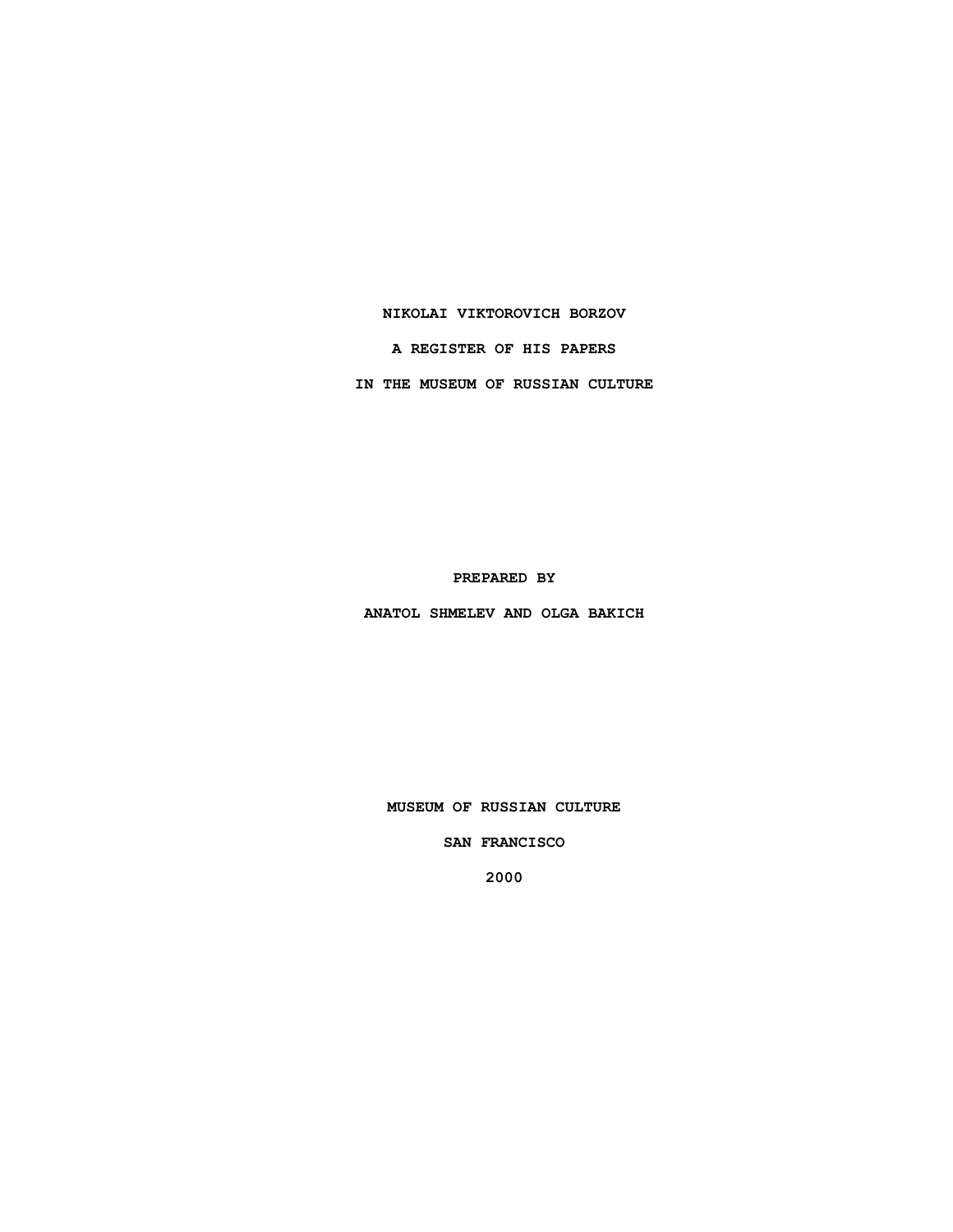# **NIKOLAI VIKTOROVICH BORZOV**

## **BIOGRAPHICAL NOTE**

| 1871 April 26 (O. S.) Born, Glazov, Russia |                                                                                                                                         |
|--------------------------------------------|-----------------------------------------------------------------------------------------------------------------------------------------|
| 1897                                       | Teacher, Mariinskaia zhenskaia gimnaziia, Tomsk,<br>Russia                                                                              |
| 1904                                       | Inspector, Tomskoe kommercheskoe uchilishche, Tomsk,<br>Russia                                                                          |
| 1905-1925                                  | Director, Kharbinskie kommercheskie uchilishcha,<br>Harbin, China                                                                       |
| 1925                                       | Arrived in the United States                                                                                                            |
| 1929-1931                                  | Director, 1-oe Real'noe uchilishche, Harbin, China                                                                                      |
| 1931                                       | Returned to the United States<br>Director, Obshchestvo pokrovitel'stva i<br>prosvescheniia russkikh detei, San Francisco,<br>California |
| 1955 November 25                           | Died, Berkeley, California                                                                                                              |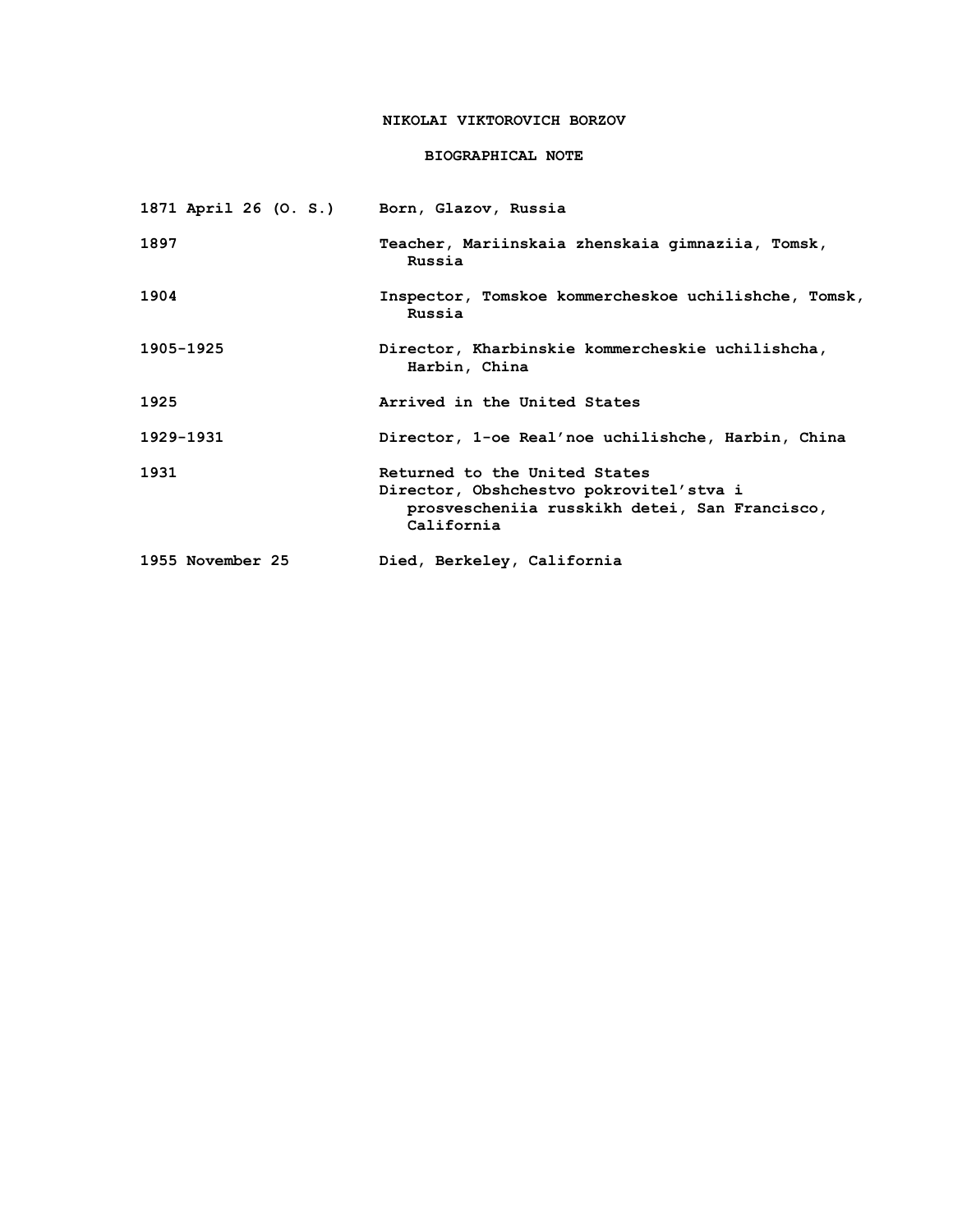#### **SCOPE AND CONTENT NOTE**

#### **NIKOLAI VIKTOROVICH BORZOV PAPERS**

**The primary individual associated with these papers is Nikolai Viktorovich Borzov, but they contain materials connected with the activities of his sons, Boris Nikolaevich and Viktor Nikolaevich Borzov, as well as materials relating to or originating from other family members: daughter Aleksandra Nikolaevna Borzov, and wife, Sofiia Aleksandrovna. Both Nikolai Viktorovich and his son, Viktor Nikolaevich, were active in a large number of organizations with social, educational, and charitable goals, particularly in connection with helping Russian children and students in China and the United States. This collection reflects their activities in this sphere. The papers are especially rich on problems of high school and university education among Russian émigrés.** 

**Detailed processing and preservation microfilming for these materials were made possible by a generous grant from the National Endowment for the Humanities and by matching funds from the Hoover Institution and Museum of Russian Culture. The grant also provides depositing a microfilm copy in the Hoover Institution Archives. The original materials and copyright to them (with some exceptions) are the property of the Museum of Russian Culture, San Francisco. A transfer table indicating corresponding box and reel numbers is appended to this register.**

**The Hoover Institution assumes all responsibility for notifying users that they must comply with the copyright law of the United States (Title 17 United States Code) and Hoover Rules for the Use and Reproduction of Archival Materials.**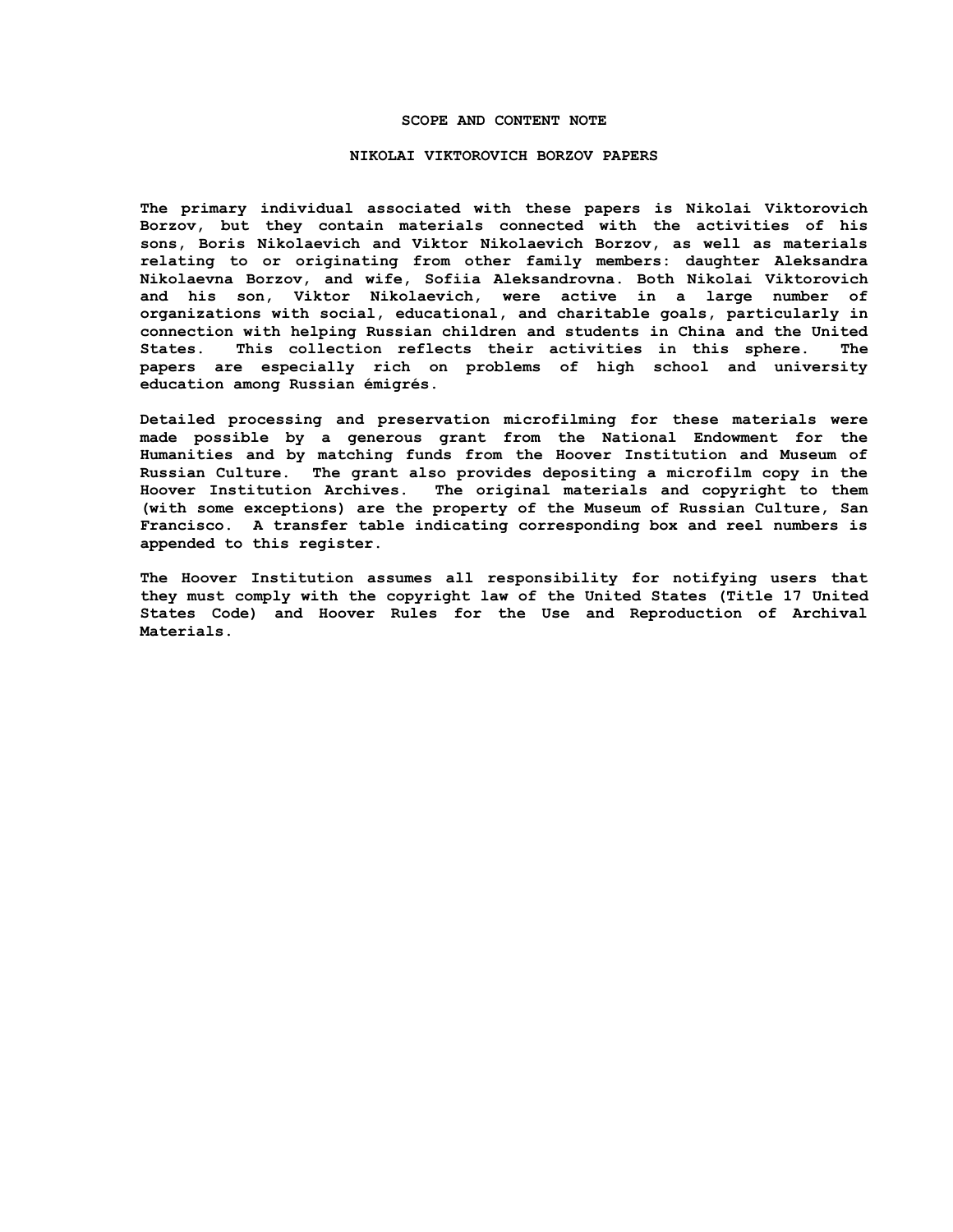### **REGISTER**

# **NIKOLAI VIKTOROVICH BORZOV PAPERS**

**SERIES DESCRIPTION:**

| Box Nos   | Series                                                                                                                                                                                                                                                                                                                                |
|-----------|---------------------------------------------------------------------------------------------------------------------------------------------------------------------------------------------------------------------------------------------------------------------------------------------------------------------------------------|
| 1         | BIOGRAPHICAL FILE, 1920-1979. Addresses in Borzov's<br>honor, calling cards, clipping, family file, obituary,<br>receipts and schedules, arranged alphabetically by<br>physical form                                                                                                                                                  |
| $2 - 3$   | CORRESPONDENCE, 1902-1975. Letters and attachments,<br>arranged alphabetically by name of correspondent                                                                                                                                                                                                                               |
| 3         | SPEECHES AND WRITINGS, 1922-1944 and undated. Articles<br>and letters to the editor, arranged chronologically by<br>title                                                                                                                                                                                                             |
| 4-13      | RUSSKOE NATSIONAL'NOE STUDENCHESKOE OBSHCHESTVO FILE,<br>1920-1978. This series contains the records of the RNSO<br>maintained by Borzov's son, Viktor Nikolaevich, who was<br>the organization's chairman. Clippings, correspondence,<br>financial records, writings and printed matter, arranged<br>alphabetically by physical form |
| $13 - 31$ | SUBJECT FILE, 1918-1984. Bulletins, clippings,<br>correspondence, financial records, lists, memoranda,<br>reports and other materials, arranged alphabetically by<br>subject                                                                                                                                                          |
| $31 - 33$ | PRINTED MATTER, 1902-1969. Books, journals, newspapers<br>and programs, arranged alphabetically by physical form                                                                                                                                                                                                                      |
| 34        | OVERSIZE FILE, 1921-1973. Ledgers, scrapbooks and<br>miscellany, arranged alphabetically by name of<br>organization                                                                                                                                                                                                                   |
| 35        | MEMORABILIA, n.d. Plaque and diagrams of the 1-oe<br>Kharbinskoe russkoe real'noe uchilishche                                                                                                                                                                                                                                         |
| 35        | PHOTOGRAPHS, n.d. One album and fifteen prints depicting<br>miscellaneous personages                                                                                                                                                                                                                                                  |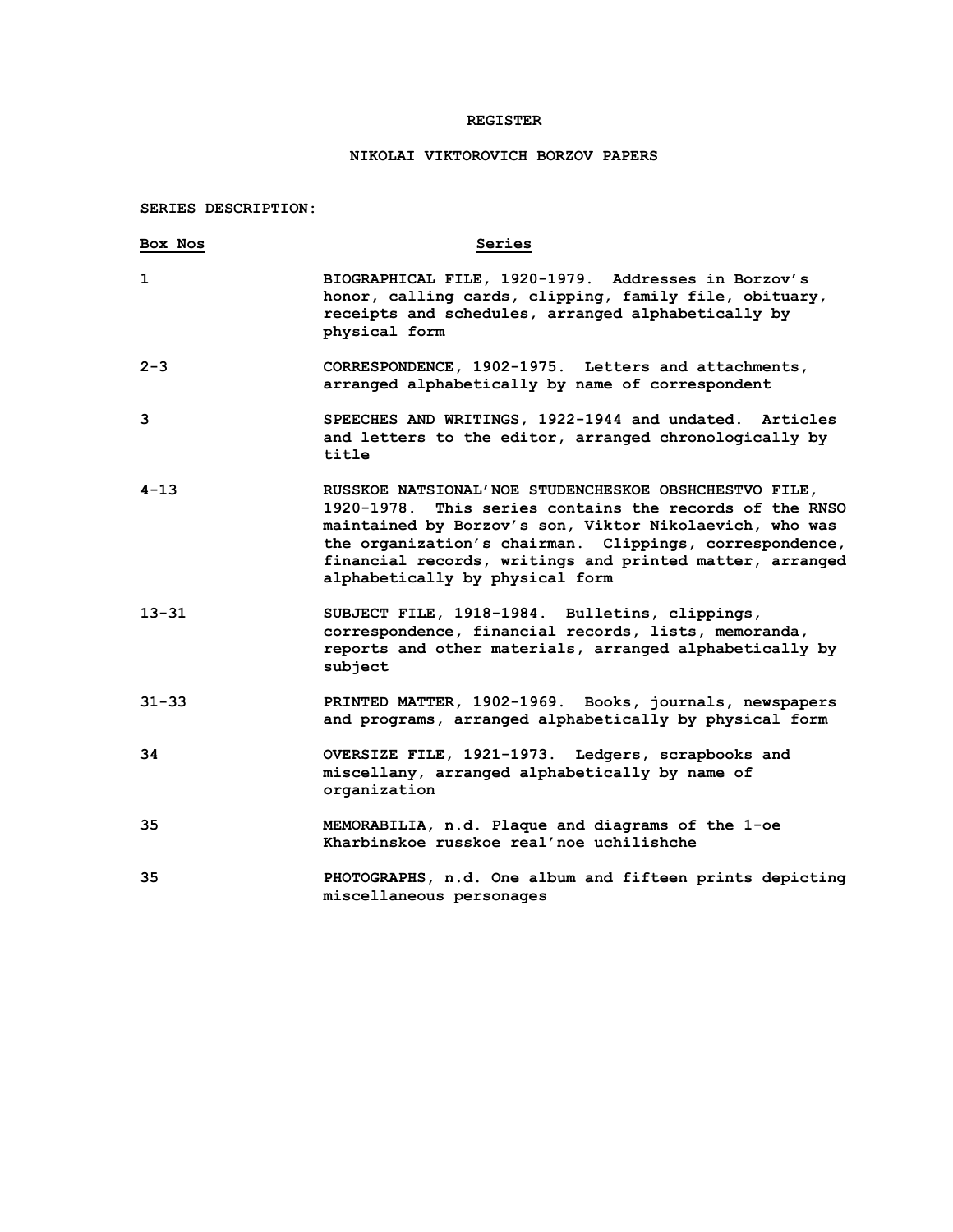|         | Box Folder              |                                                                                                               |
|---------|-------------------------|---------------------------------------------------------------------------------------------------------------|
| Nos Nos |                         | Contents                                                                                                      |
| 1.      |                         | BIOGRAPHICAL FILE, 1920-1979                                                                                  |
|         | $1 - 2$                 | Addresses from students of the 1-oe Kharbinskoe russkoe                                                       |
|         |                         | real'noe uchilishche, 1930. See also SUBJECT FILE/                                                            |
|         |                         | 1-oe [i.e., Pervoe] Kharbinskoe russkoe real'noe                                                              |
|         |                         | uchilishche                                                                                                   |
|         | 3                       | Calling cards. Some include messages to N. V. Borzov                                                          |
|         | 4                       | Clipping about N. V. Borzov                                                                                   |
|         |                         | Family file                                                                                                   |
|         | 5                       | Borzov, Boris Nikolaevich                                                                                     |
|         |                         | Book, and composed of Boris Borzov's                                                                          |
|         |                         | articles, poetry and notes, entitled                                                                          |
|         |                         | Boris Nikolaevich Borzov, 1910-1979                                                                           |
|         | 6                       | Clipping related to a polemic involving B.                                                                    |
|         |                         | N. Borzov                                                                                                     |
|         |                         | Borzov, Viktor Nikolaevich                                                                                    |
|         |                         | Correspondence                                                                                                |
|         | 7                       | General and unidentified, 1925-1926                                                                           |
|         | 8<br>9                  | Bebutova, Ol'ga, n.d.                                                                                         |
|         |                         | Educational records. Includes letter of<br>recommendation by N. V. Borzov, for                                |
|         |                         | admission to the University of                                                                                |
|         |                         | California, 1920                                                                                              |
|         | 10                      | Obituary on N. V. Borzov, written by V. N. Borzov, and                                                        |
|         |                         | published in N. P. Avtonomov, Kharbinskie                                                                     |
|         |                         | kommercheskie uchilishcha, San Francisco, 1956                                                                |
|         | 11                      | Receipts                                                                                                      |
|         | 12                      | Schedules and lists of appointments                                                                           |
| 2.      |                         | CORRESPONDENCE, 1902-1975. Includes correspondence of Borzov                                                  |
|         |                         | family members. Borzov's official correspondence as                                                           |
|         |                         | director or member of various Russian organizations is                                                        |
|         |                         | located in the subject file under the organization's name                                                     |
|         | 1                       | General, 1902-1975 and undated                                                                                |
|         | $\overline{\mathbf{c}}$ | Unidentified, 1939-1940                                                                                       |
|         | 3                       | All Cossacks' Union of San Francisco, 1951-1953                                                               |
|         |                         | American Association of Teachers of Slavonic and Eastern                                                      |
|         |                         | European Languages, 1945-1949. See SUBJECT FILE                                                               |
|         | 4                       | Antonova, Elena, 1946-1947 and undated                                                                        |
|         | 5                       | Bilimovich, Aleksandr D., 1950-1954                                                                           |
|         |                         | Brazol', Boris A. See Pushkin Society in America                                                              |
|         | 6                       | Budberg, Aleksei Pavlovich, 1932-1945 and undated.<br>See<br>also SUBJECT FILE for clippings of his newspaper |
|         |                         | articles                                                                                                      |
|         | 7                       | Budberg, Petr Alekseevich, 1946-1952                                                                          |
|         |                         | Damaskin, N. See Pushkin Society in America                                                                   |
|         | 8                       | Daniel', Evgenii Vasil'evich, 1925-1929 and undated                                                           |
|         | 9                       | Dudorov, Boris P. and N., 1935-1954                                                                           |
|         | 10                      | Fedorov, Mikhail M., 1937-1940                                                                                |
|         | 11                      | Gondatti, N. L., 1929                                                                                         |
|         | 12                      | Guins, George C., 1925-1952 and undated                                                                       |
|         | 13                      | Ipatieff, Vladimir N., 1946-1952 and undated                                                                  |
|         | 14                      | Isaenko, Evgeniia Sergeevna, 1935-1950 and undated                                                            |
|         | 15                      | Karinskaia, Mariia, n.d.                                                                                      |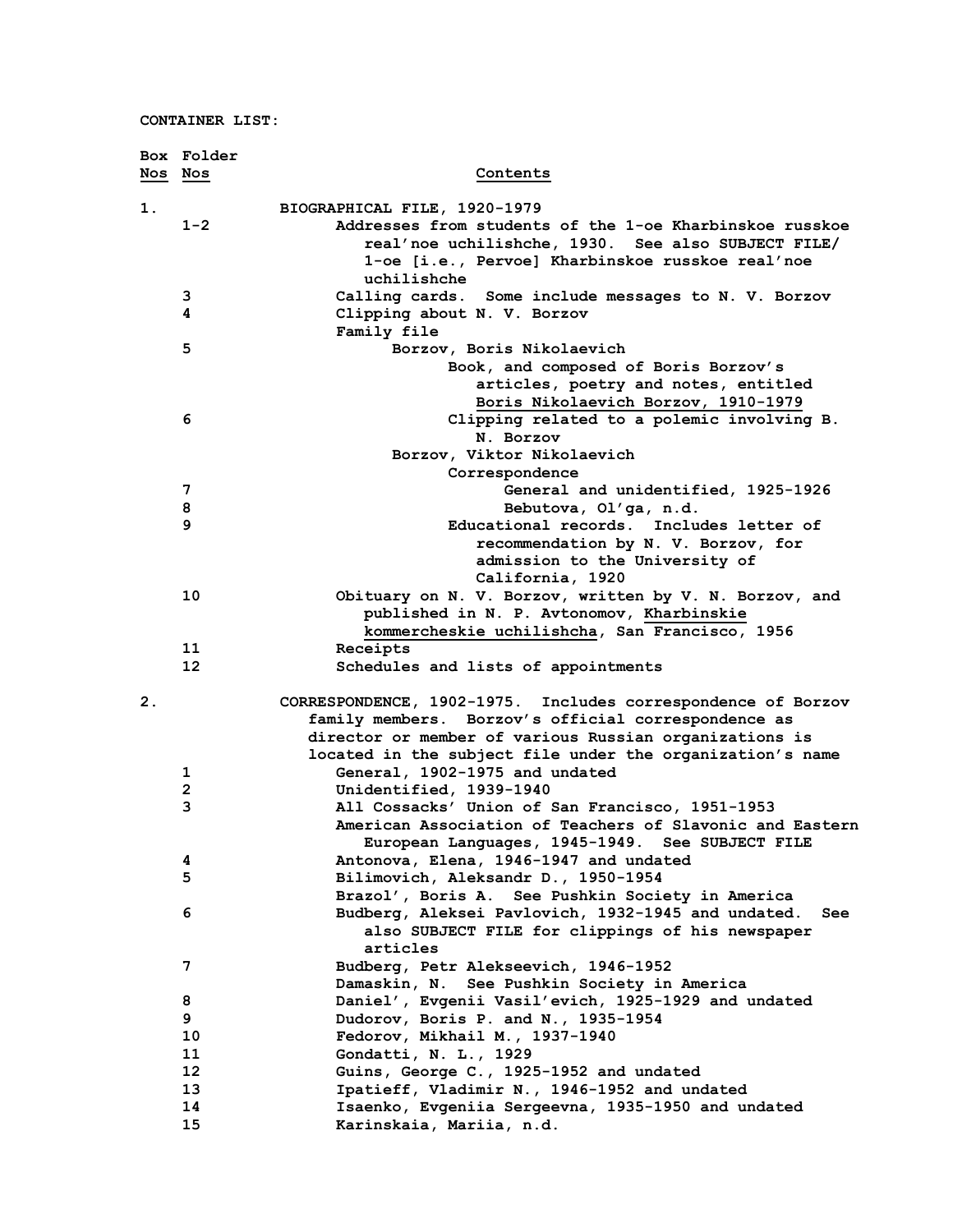|    | 2. (Contd.) | CORRESPONDENCE (Contd.)                                  |
|----|-------------|----------------------------------------------------------|
|    | 16          | Kharbinskii komitet pomoshchi russkim biezhentsam, 1929- |
|    |             | 1939. Includes receipts and clippings                    |
|    | 17          | Khorvat, Dimitrii Leonidovich, 1930-1931                 |
|    | 18          | Kostriukov, Nikolai (Gen. Platoff Don Cossack Chorus),   |
|    |             | 1949–1950                                                |
|    | 19          | Kuchinskaia, E., 1947-1952 and undated                   |
|    | 20          | Kulaev, Innokentii Ivanovich, 1940-1941 and undated      |
|    | 21          | Kulaev, Ivan Vasil'evich (Koulaieff), 1925-1941 and      |
|    |             | undated                                                  |
|    | 22          | Kulaev, Vladimir Petrovich and Maksimova-Kulaeva,        |
|    |             | Antonina Aleksandrovna, 1949-1953. Includes third-       |
|    |             | party correspondence with the Kulaevs. See also          |
|    |             | SUBJECT FILE/Russian Children's Welfare Society and      |
|    |             | SUBJECT FILE/Kulaev (Koulaieff) family for third-        |
|    |             | party correspondence to the Kulaevs and biographical     |
|    |             | materials on them                                        |
|    | 23          | Kulaeva, G., 1925-1926 and undated                       |
|    | 24          | Laub, Anna Pavlovna, 1940-1946 and undated.<br>Includes  |
|    |             | photograph of A. P. Laub dated 1918                      |
|    | 25          | Laub, Tamara Alekseevna, 1947-1950 and undated           |
|    | 26          | Lopatin, Ivan A., 1933 and undated. Includes             |
|    |             | attachments: musical notes and offprint of Lopatin's     |
|    |             | article entitled "Tales From the Amur Valley," The       |
|    |             | Journal of American Folk-Lore, 1933 July-September       |
|    | 27          | McGuire (von Arnol'd), Antonina Romanovna, 1942-1950     |
|    | 28          | Maevskii, Vladislav Al'binovich, 1946-1954 and undated   |
| 3. | 1           | Natsional'naia organizatsiia russkikh razvedchikov,      |
|    |             | 1939-1941                                                |
|    |             | Nikitin, Pavel. See Voskhod                              |
|    | 2           | Nikolashin, G. V., 1934-1955 and undated                 |
|    | 3           | Noyes, George and Florence, 1928-1953. Attachments       |
|    |             | include: obituary of George Noyes, letter of             |
|    |             | recommendation for Borzov, and holograph by George       |
|    |             | Noyes entitled "Moia zhizn' v Imperatorskom Sankt-       |
|    |             | Peterburgskom universitete, 1898-1900," n.d. See         |
|    |             | also SUBJECT FILE/American Association of Teachers of    |
|    |             | Slavonic and East European Languages                     |
|    | 4           | Obshchestvo russkikh veteranov Velikoi voiny, 1932-1955  |
|    | 5           | Okulich, Iosif, 1936 and undated                         |
|    | 6           | Panina, Sofia, Countess, 1951                            |
|    | 7           | Pushkin Society in America, 1936-1954. See also SUBJECT  |
|    |             | FILE/Pushkin, Aleksandr Sergeevich                       |
|    | 8           | Riabushinskii, V. P., 1952                               |
|    | 9           | Romanovskii, Sergei, Prince, 1951                        |
|    | 10          | Sedykh, Mikhail D., 1940-1945                            |
|    | 11          | Semchevskaia, Elena Vasil'evna, 1946-1954 and undated.   |
|    |             | Includes photograph of E. V. Semchevskaia                |
|    | 12          | Shapiro, Lazar' Solomonovich and Nadezhda, 1925-1932 and |
|    |             | undated                                                  |
|    | 13          | Slavonic Alliance of California, 1933-1934               |
|    | 14          | Struve, Gleb Petrovich, 1948-1949                        |
|    | 15          | Suvorov, A. E., n.d.                                     |
|    | 16          | Syroboiarskii, A., 1941 and undated                      |
|    | 17          | Tal'berg, Nikolai D., 1949                               |
|    | 18          | Tarsaidze, Aleksandr, 1947-1952                          |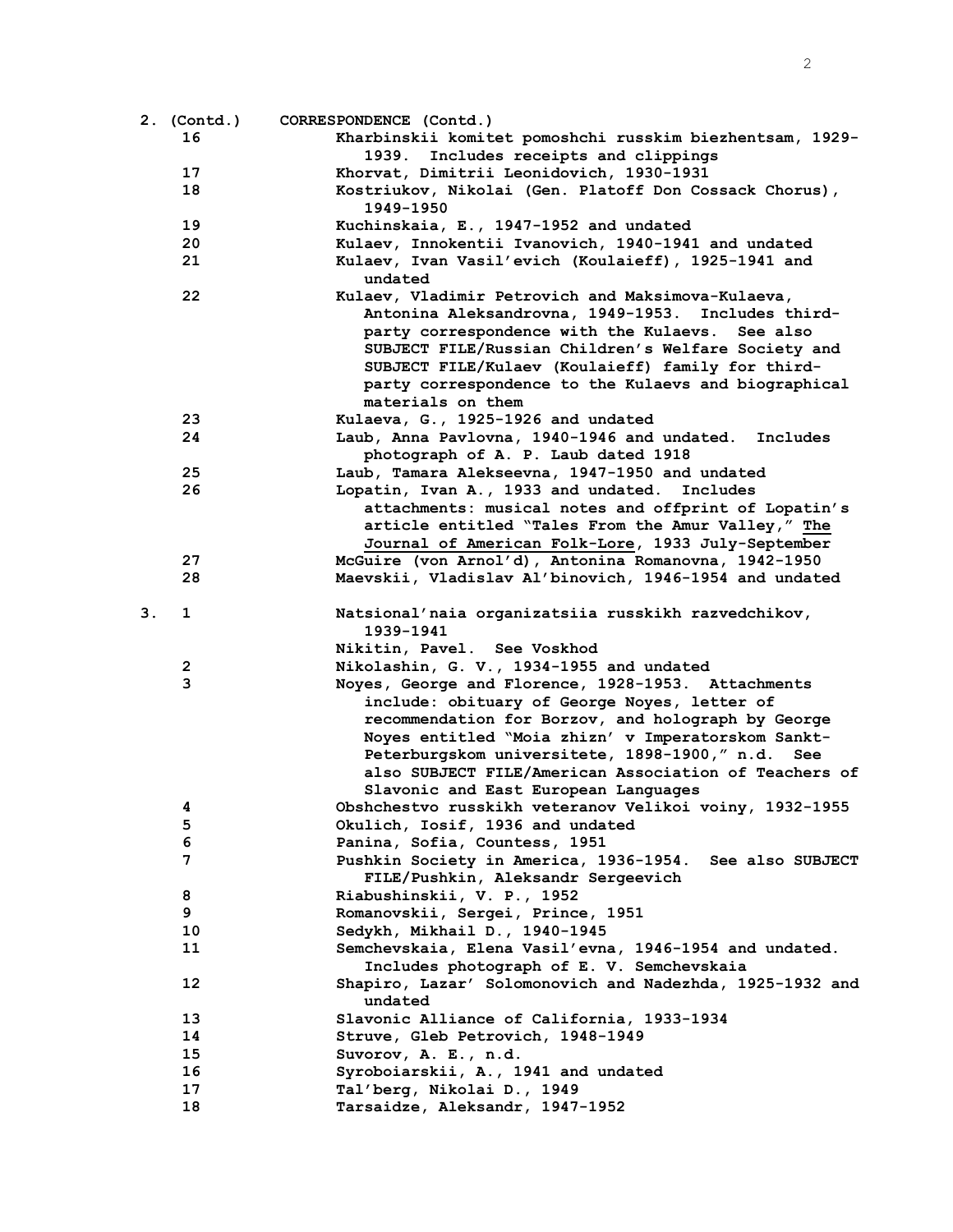|    | 3. (Contd.)       | CORRESPONDENCE (Contd.)                                     |
|----|-------------------|-------------------------------------------------------------|
|    | 19                | Teffi, N., 1951 and undated                                 |
|    | 20                | Tsurikov, N. A., 1937-1953                                  |
|    | 21                | Tumanov, E., n.d.                                           |
|    | $22 \overline{ }$ | Voskhod (Pavel Nikitin), 1936-1950 and undated.             |
|    |                   | Includes attachments and photographs                        |
|    | 23                | Vserossiiskaia fashistskaia partiia. Kaliforniiskii         |
|    |                   | otdel, 1935-1938 and undated                                |
|    | 24                | Zander, L. A., 1920-1947                                    |
|    | 25                | Zarubezhnyi soiuz russkikh voennykh invalidov. Glavnoe      |
|    |                   | pravlenie, 1948                                             |
|    | 26                | Zaver'ialov, I., 1928-1975                                  |
|    | 27                | Zhelten, Elena Andreevna, 1954 and undated. See also        |
|    |                   | SUBJECT FILE/Russian Children's Welfare Society/            |
|    |                   | California branch                                           |
|    | 28                | Miscellany. Empty envelopes                                 |
|    |                   | SPEECHES AND WRITINGS, 1922-1944 and undated                |
|    |                   |                                                             |
|    | 29                | Letter to the editor, Russkaia zhizn', n.d. Printed         |
|    |                   | copy                                                        |
|    | 30                | "Pamiati vydaiushchagosia ierarkha," n.d. Printed copy      |
|    | 31                | "Psikhozy 1905 goda," Rossiia, n.d. Printed copy            |
|    |                   | Untitled Russian language study guide. See SUBJECT          |
|    |                   | FILE/Obshchestvo prepodavatelei russkago iazyka             |
|    | 32                | Letters to the editor, Zaria (Harbin), [1922].              |
|    |                   | Typescript. Includes material related to the                |
|    |                   | reconstruction of the Zelenyi bazar area of Harbin          |
|    | 33                | "Opera Glinki 'Zhizn' za tsaria', " Rossiia, 1936 October   |
|    |                   | 29. Printed copy                                            |
|    | 34                | "Tat'ianin den' v Peterburgie," Russkaia zhizn', 1944       |
|    |                   | January 22. Printed copy                                    |
|    | 35                | "Sibir' v 17-m viekie," Rossiia, 1944 March 9. Printed      |
|    |                   | copy                                                        |
|    | 36                | "Den' S.-Peterburgskago Imperatorskago universiteta,"       |
|    |                   | Rossiia, 1944 March 11. Printed copy                        |
|    |                   |                                                             |
| 4. |                   | RUSSKOE NATSIONAL'NOE STUDENCHESKOE OBSHCHESTVO FILE, 1920- |
|    |                   | This series contains the records of the RNSO<br>1978.       |
|    |                   | maintained by Borzov's son, Viktor Nikolaevich, who was the |
|    |                   | organization's chairman. The bulk of the records date from  |
|    |                   | the first half of the 1920s                                 |
|    |                   | General                                                     |
|    | 1                 | Correspondence between Valentine Hayes and                  |
|    |                   | Aleksandra Nikolaevna Borzova regarding the                 |
|    |                   | transfer of the records to the Museum of                    |
|    |                   | Russian Culture, 1978                                       |
|    | $2 - 3$           | Secretary's files. Includes minutes of meetings,            |
|    |                   | correspondence, loan requests, reports and                  |
|    |                   | statements, applications for membership, lists,             |
|    |                   | invitations and miscellaneous records                       |
|    | 4                 | By-laws                                                     |
|    |                   | Correspondence                                              |
|    |                   | Includes correspondence with<br>Organizations.              |
|    |                   | Ob"edinenie russkikh emigrantskikh                          |
|    |                   | studencheskikh organizatsii and Obshchestvo                 |
|    |                   |                                                             |
|    |                   | vspomoshchestvovaniia vospitannikam i                       |
|    |                   | vospitannitsam vysshikh uchebnykh zavedenii,                |
|    |                   | and attachments                                             |
|    | 5                 | Undated                                                     |

3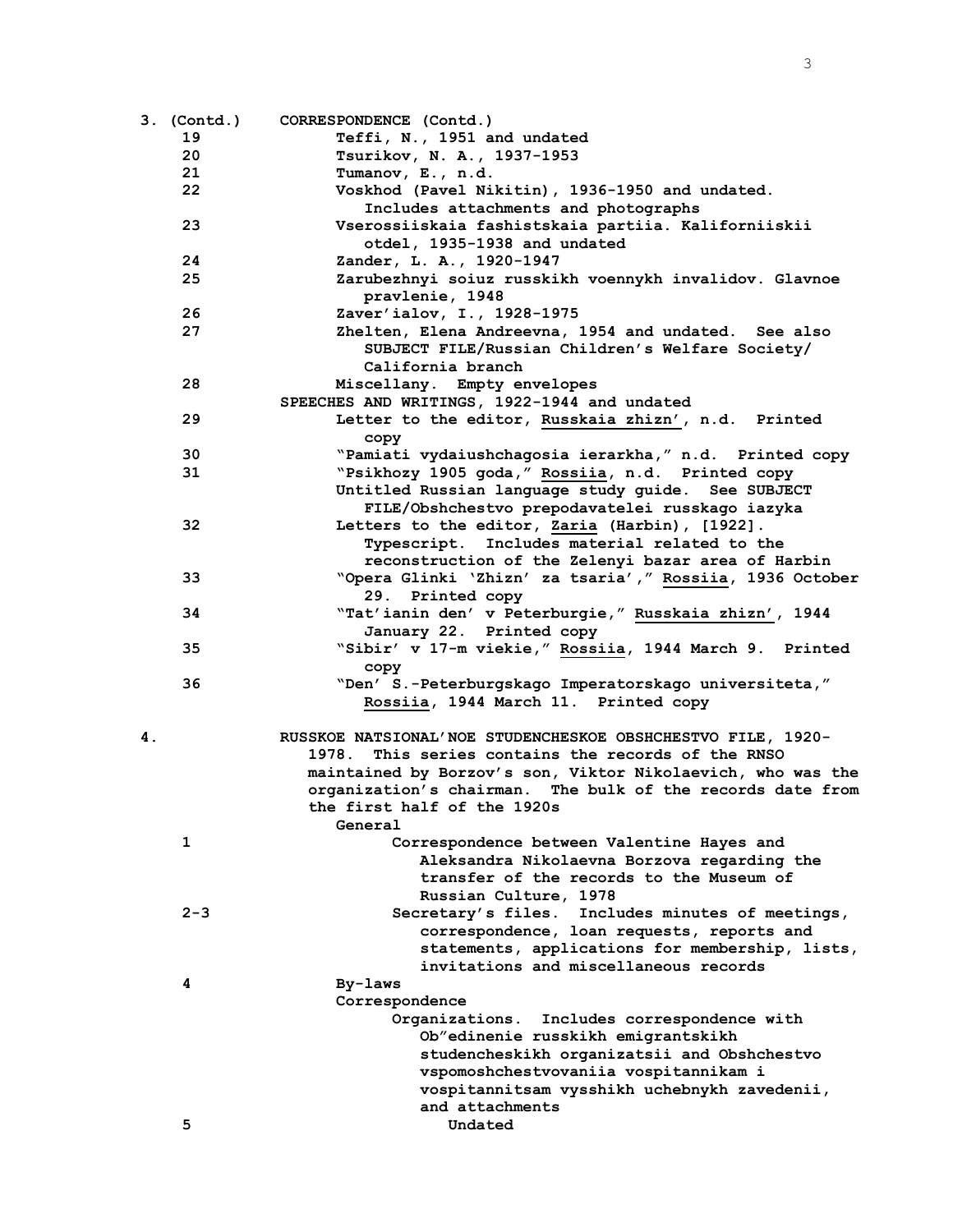|    | 4. (Contd.)             | RUSSKOE NATSIONAL'NOE STUDENCHESKOE OBSHCHESTVO FILE (Contd.)<br>Correspondence (Contd.) |
|----|-------------------------|------------------------------------------------------------------------------------------|
|    |                         | Organizations (Contd.)                                                                   |
|    | 6                       | 1921-1922                                                                                |
|    | 7                       | 1923                                                                                     |
|    | 8<br>9                  | 1924-1927<br>1930-1936                                                                   |
|    |                         |                                                                                          |
| 5. |                         | Students (members and non-members)                                                       |
|    | 1                       | Undated                                                                                  |
|    | $\mathbf{2}$            | 1920-1921                                                                                |
|    |                         | 1922                                                                                     |
|    | 3                       | January-October                                                                          |
|    | 4                       | November-December<br>1923                                                                |
|    | 5                       | January-February                                                                         |
|    | 6                       | March-April                                                                              |
|    |                         |                                                                                          |
| 6. | 1                       | May-June                                                                                 |
|    | $\mathbf{2}$            | July-August                                                                              |
|    | 3                       | September-December                                                                       |
|    |                         | 1924                                                                                     |
|    | 4<br>5                  | January-April                                                                            |
|    |                         | May-December                                                                             |
| 7. | 1                       | 1925-1939                                                                                |
|    |                         | Financial records. For membership dues see Membership                                    |
|    |                         | See also Subject file/Library and bookstore<br>records.                                  |
|    |                         | for their financial statements                                                           |
|    | $\mathbf{2}$            | <b>General.</b><br>Files labeled "Treasurer's records,"                                  |
|    |                         | consisting mainly of correspondence and                                                  |
|    | 3                       | receipts<br>Auditor's statement                                                          |
|    | 4                       | Balance sheets                                                                           |
|    | 5                       | Donation forms                                                                           |
|    | $6 - 7$                 | Ledgers. See also OVERSIZE FILE/Russkoe                                                  |
|    |                         | natsional'noe studencheskoe obshchestvo                                                  |
|    | 8                       | Loan records. Includes statements of outstanding                                         |
|    |                         | balances and requests for loans                                                          |
| 8. | $\mathbf{1}$            | Receipt books                                                                            |
|    |                         | Receipts                                                                                 |
|    | $\overline{\mathbf{c}}$ | 1922                                                                                     |
|    | $3 - 4$                 | 1923                                                                                     |
|    | 5                       | 1924                                                                                     |
|    | 6                       | 1925                                                                                     |
| 9. | 1                       | 1926-1941                                                                                |
|    | $\overline{\mathbf{c}}$ | <b>Statements</b>                                                                        |
|    | 3                       | Lease                                                                                    |

| 9. |              | 1926-1941                                                                                               |
|----|--------------|---------------------------------------------------------------------------------------------------------|
|    | $\mathbf{2}$ | Statements                                                                                              |
|    | 3            | Lease                                                                                                   |
|    |              | Membership records. Includes information on members and<br>prospective members (newly arrived students) |
|    | $4 - 6$      | Application forms                                                                                       |
|    | 7            | Dues records. See also Lists, qqv.                                                                      |
|    | 8            | Information sheets on incoming Russian students<br>from China                                           |
|    | 9            | Lists. Includes information on payment of dues.<br>See also OVERSIZE FILE                               |
|    | 10           | Requests for membership                                                                                 |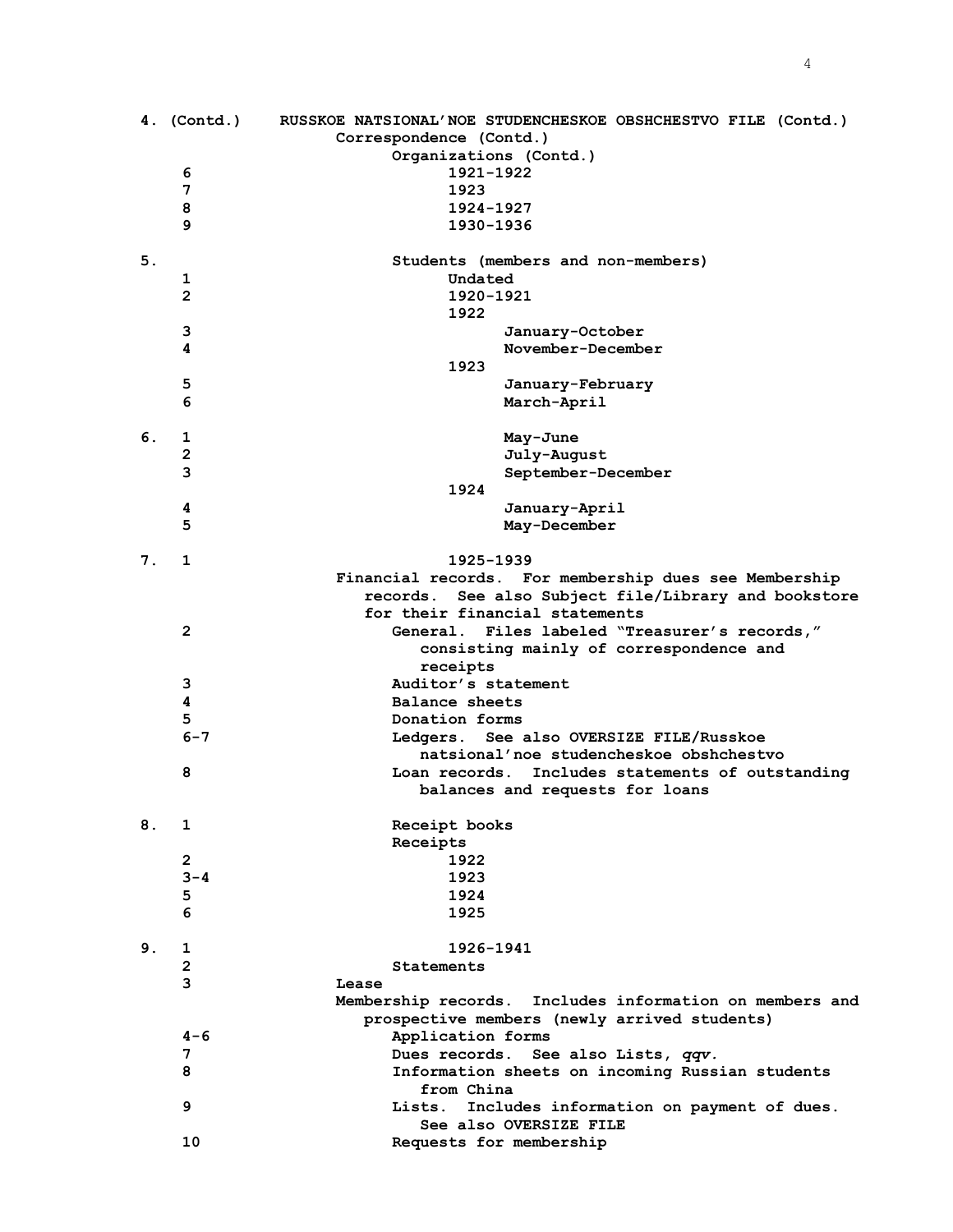| 10.  |                | RUSSKOE NATSIONAL'NOE STUDENCHESKOE OBSHCHESTVO FILE (Contd.) |
|------|----------------|---------------------------------------------------------------|
|      |                | Minutes of meetings                                           |
|      | 1              | Undated                                                       |
|      | 2              | 1921-1922                                                     |
|      | 3              | 1923                                                          |
|      | 4              | 1924                                                          |
|      | 5              | 1926-1936                                                     |
|      |                | Publications                                                  |
|      |                | Biulleten' Russkago natsional'nago studencheskago             |
|      |                | obshchestva                                                   |
|      | 6              | Correspondence                                                |
|      | $7 - 8$        | Submissions. Holograph and typescript                         |
|      |                | materials include information on student                      |
|      |                |                                                               |
|      |                | life in various regions, short stories                        |
|      |                | and poetry                                                    |
| 11.1 |                |                                                               |
|      |                | Printed copies                                                |
|      |                | Russkii medved'                                               |
|      | $\overline{2}$ | General. Correspondence and financial                         |
|      |                | records                                                       |
|      | $3 - 4$        | Submissions                                                   |
|      | 5              | Printed copies                                                |
|      |                | Includes clippings, correspondence, and<br>Subject file.      |
|      |                | other materials relating to Russian students in               |
|      |                | China, Europe, and elsewhere in the United States in          |
|      |                | the 1920s and 1930s, as well as advertisements,               |
|      |                | correspondence, financial records and other matter            |
|      |                | related to the association's annual fundraising ball          |
|      | $6 - 7$        | Library and bookstore. Includes catalogs, lists               |
|      |                | of books for sale and prices. See also                        |
|      |                | Financial records/General for proceeds from                   |
|      |                | sales of books                                                |
|      |                |                                                               |
| 12.  |                | See also Financial records<br>Mutual aid fund.                |
|      | 1              | General. Organizational records and draft                     |
|      |                | of by-laws                                                    |
|      | $\mathbf{2}$   | Questionnaire distributed to RNSO members to                  |
|      |                | ascertain support for a mutual aid fund                       |
|      | 3              | Ob"edinenie russkikh emigrantskikh studencheskikh             |
|      |                | organizatsii, Prague, Czechoslovakia                          |
|      | 4              | Russian Students' Christian Association, United               |
|      |                | <b>States</b>                                                 |
|      | 5              | Russkii studencheskii klub, San Francisco,                    |
|      |                | California                                                    |
|      |                |                                                               |
|      | 6              | Students, Russian<br>Estonia                                  |
|      | 7              |                                                               |
|      |                | Harbin, China                                                 |
|      |                | Students' annual ball, "Tatianinskie vechera"                 |
|      | 8              | 1929-1931                                                     |
|      | 9              | 1932-1933                                                     |
|      |                |                                                               |
| 13.  | 1              | 1934                                                          |
|      | 2              | 1935                                                          |
|      | 3              | Miscellany                                                    |

5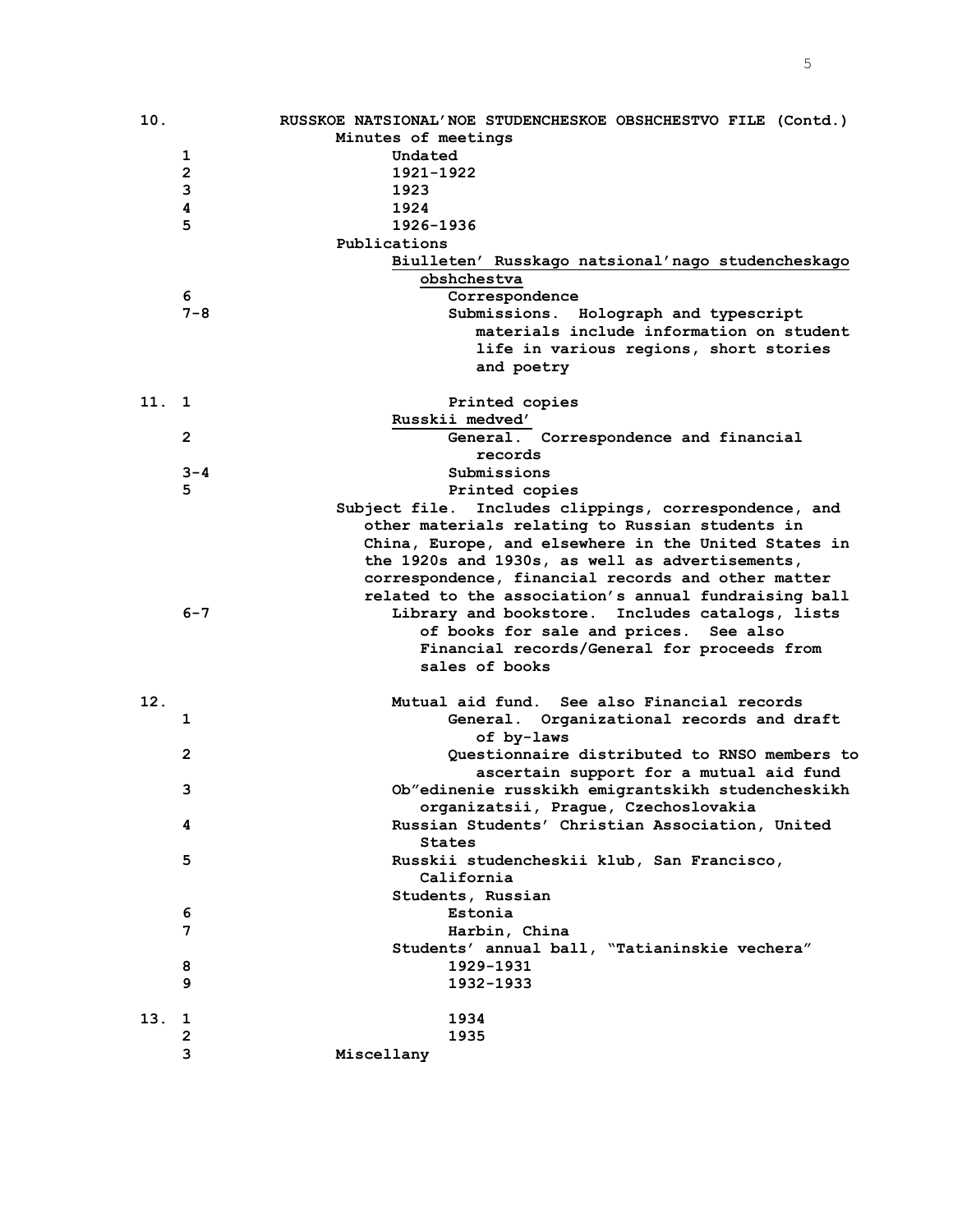|     |                 | 13. (Contd.) SUBJECT FILE, 1918-1984                   |
|-----|-----------------|--------------------------------------------------------|
|     | 4               | American Association of Teachers of Slavonic and East  |
|     |                 | European Languages. Includes bulletins and general     |
|     |                 | correspondence                                         |
|     | 5               | Budberg, Aleksei Pavlovich. Clippings of his newspaper |
|     |                 | articles. See also CORRESPONDENCE for his letters to   |
|     |                 | N. V. Borzov                                           |
|     | 6               | Bunin, Ivan A. Clipping, correspondence, notes and     |
|     |                 | program relating to celebrations in his honor          |
|     |                 |                                                        |
|     |                 | organized by N. V. Borzov                              |
|     | 7               | Chinese Eastern Railway. Clippings, receipts,          |
|     |                 | miscellaneous documents and book entitled Sputnik      |
|     |                 | zheleznodorzhnika (Harbin, 1923)                       |
|     | 8               | Cossacks                                               |
|     |                 | Den' russkogo rebenka (Day of the Russian Child)       |
|     |                 | General. Includes appeals, drafts of programs,         |
|     |                 | invitations, lists of donors and participants,         |
|     |                 | memoranda, minutes of meetings, notes, reports,        |
|     |                 | and other matter                                       |
|     | 9               | Undated                                                |
|     | 10              | 1932                                                   |
|     | 11              | 1934                                                   |
|     |                 |                                                        |
| 14. | 1               | 1935                                                   |
|     | $\mathbf{2}$    | 1936                                                   |
|     | 3               | 1937                                                   |
|     | 4               | 1938                                                   |
|     | 5               | 1940                                                   |
|     | 6               | 1941                                                   |
|     | 7               | 1942                                                   |
|     | 8               | 1943                                                   |
|     | 9               | 1944                                                   |
|     |                 |                                                        |
|     | 10              | 1945                                                   |
|     | 11              | 1946                                                   |
|     | 12 <sup>2</sup> | 1949-1950                                              |
|     | 13              | Advertisements                                         |
|     | 14              | Includes articles and letters to the<br>Clippings.     |
|     |                 | editor by Borzov relating to Den' russkogo             |
|     |                 | rebenka                                                |
|     |                 | Correspondence                                         |
|     | 15              | General, 1932-1951 and undated                         |
|     | 16              | Alekseeva, Elizaveta Vital'evna, 1932-1936             |
|     |                 | Financial records. Includes audit reports,             |
|     |                 | budgets, receipts, and financial statements            |
|     | 17              | 1932-1935                                              |
|     | 18              | 1936                                                   |
|     | 19              | 1937                                                   |
|     |                 |                                                        |
| 15. | 1               | 1939                                                   |
|     | 2               | 1940                                                   |
|     | 3               | 1941-1946                                              |
|     | 4               | 1947                                                   |
|     | 5               | Programs                                               |
|     |                 | Publication - Den' russkago rebenka                    |
|     | 6               | General. Tables of contents, financial and             |
|     |                 | other records                                          |
|     |                 |                                                        |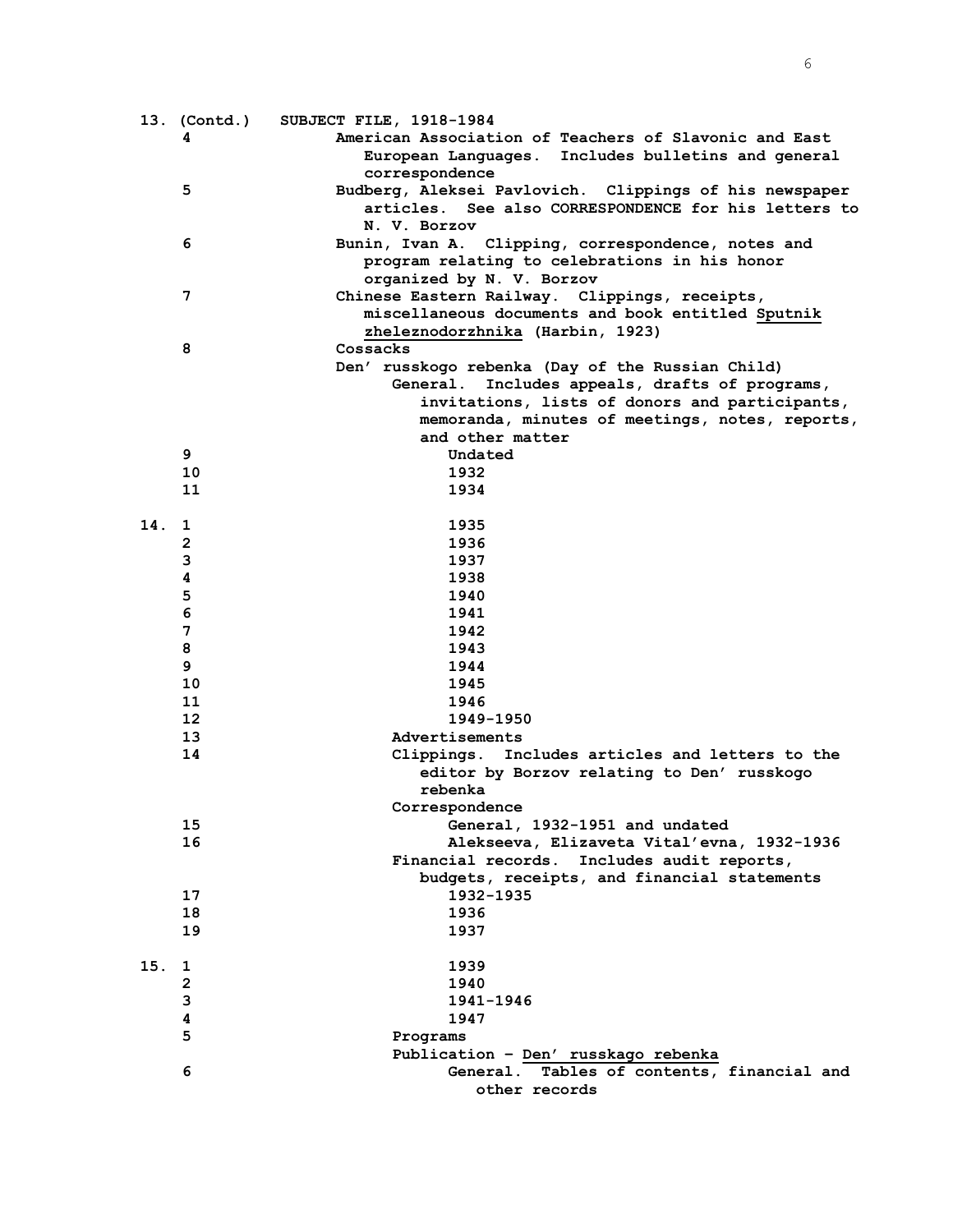|       |                         | 15. (Contd.) SUBJECT FILE (Contd.)                                                                          |
|-------|-------------------------|-------------------------------------------------------------------------------------------------------------|
|       |                         | Den' russkogo rebenka (Contd.)                                                                              |
|       |                         | Publication (Contd.)                                                                                        |
|       | 7                       | Correspondence, 1930-1956 and undated.                                                                      |
|       |                         | Relates primarily to submissions for<br>publication. See also CORRESPONDENCE for                            |
|       |                         | additional material mentioning Den'                                                                         |
|       |                         | russkogo rebenka                                                                                            |
|       |                         | Printed copies                                                                                              |
|       | 8                       | $#1$ (1934) - #7 (1940)                                                                                     |
|       |                         |                                                                                                             |
| 16. 1 |                         | #8 (1941) - #10 (1943)                                                                                      |
|       | $\overline{\mathbf{c}}$ | $#11$ (1944) - #12 (1945)                                                                                   |
|       | 3                       | $#13$ (1946) - #14 (1947)                                                                                   |
|       | 4                       | $#15$ (1948) - #16 (1949)                                                                                   |
|       | 5                       | #17 (1950) - #18 (1951)                                                                                     |
| 17.   | 1                       | #19 (1952) - #20 (1953)                                                                                     |
|       | $\overline{2}$          | #21 (1954) - #22 (1955)                                                                                     |
|       |                         | Writings submitted for publication                                                                          |
|       | 3                       | Osorgin, Mikhail, "Zhivoi mir," n.d.                                                                        |
|       |                         | Typescript                                                                                                  |
|       | 4                       | Stolpe, Sven, "Nikolaj Berdjajef,"                                                                          |
|       |                         | n.d. Typescript                                                                                             |
|       | 5                       | Scrapbook. See also OVERSIZE FILE/Russian                                                                   |
|       |                         | Children's Welfare Society for additional                                                                   |
|       |                         | scrapbooks                                                                                                  |
|       | 6                       | Miscellany. Includes advertisements, clippings,<br>programs and other matter relating to Den'               |
|       |                         | celebrations in Harbin, China and New York, New                                                             |
|       |                         | York                                                                                                        |
|       | 7                       | Den' russkoi kul'tury                                                                                       |
|       |                         |                                                                                                             |
| 18.   |                         | Eastern Orthodox Church Society, San Francisco,                                                             |
|       |                         | California. See Holy Trinity Cathedral                                                                      |
|       | 1                       | Education. Offprints, reports and printed matter on                                                         |
|       |                         | various aspects of education and instruction,                                                               |
|       |                         | including minutes of the Tretii Vserossiiskii s"ezd                                                         |
|       |                         | po eksperimental'noi pedagogike v Petrograde, 1916,<br>with N. V. Borzov's notes                            |
|       | $\mathbf{2}$            | Federatsiia russkikh blagotvoritel'nykh organizatsii.                                                       |
|       |                         | Bulletins and correspondence, 1951-1954.<br>N.V.                                                            |
|       |                         | Borzov was at one time executive director of this                                                           |
|       |                         | organization                                                                                                |
|       | 3                       | Grebenshchikov, Georgii. Clippings                                                                          |
|       | 4                       | Holy Trinity Cathedral, San Francisco, California.                                                          |
|       |                         | Includes clippings on the cathedral's parochial                                                             |
|       |                         | school and the charter and other records of the                                                             |
|       |                         | Eastern Orthodox Church Society, affiliated with the                                                        |
|       | 5                       | cathedral                                                                                                   |
|       |                         | Institut Iapono-russkogo obshchestva, Harbin, China.<br>Papers relating to Russian language courses offered |
|       |                         | by this institution in the 1920s include course                                                             |
|       |                         | materials and students' works                                                                               |
|       | 6                       | Khorvat, Dimitrii Leonidovich. Appeals and statements                                                       |
|       |                         | issued by Gen. Khorvat, 1918-1928                                                                           |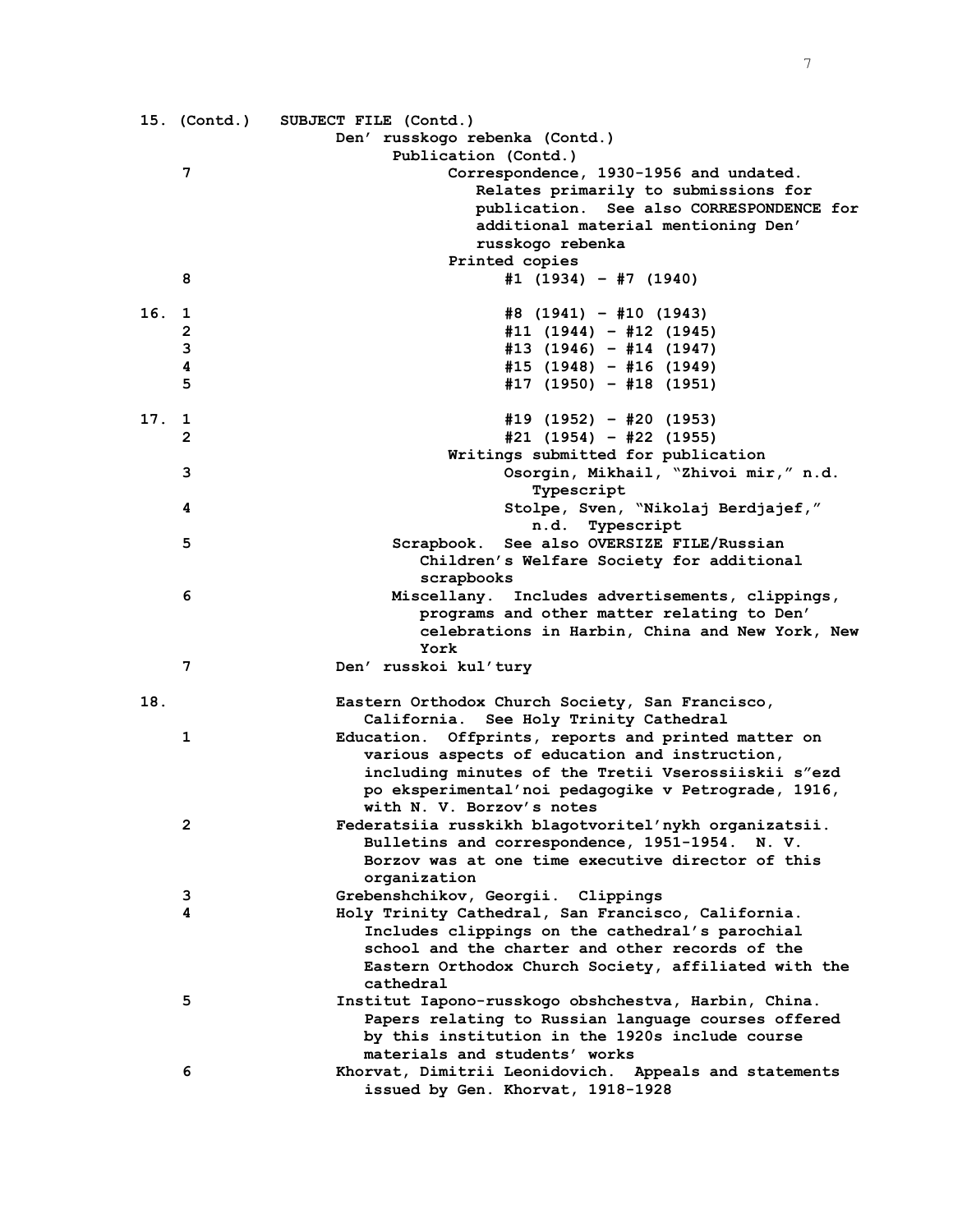|     | 18. (Contd.) | SUBJECT FILE (Contd.)                                                                                                                                                                                                                                                                                                                                                                                                                                                                                                                                     |
|-----|--------------|-----------------------------------------------------------------------------------------------------------------------------------------------------------------------------------------------------------------------------------------------------------------------------------------------------------------------------------------------------------------------------------------------------------------------------------------------------------------------------------------------------------------------------------------------------------|
|     | 7            | Khristianskii soiuz molodykh liudei, Harbin, China.<br>Correspondence and other documents relating primarily<br>to the founding of a "Narodnyi universitet" ("Popular<br>University") in Harbin in the 1920s under the aegis<br>of this organization and with the participation of N.<br>V. Borzov                                                                                                                                                                                                                                                        |
|     | 8            | Komissiia po bor'be s religioznymi presledovaniiami i<br>razrusheniem khramov v SSSR. Includes correspondence<br>of and newspaper columns by N. V. Borzov as head of<br>this organization, clippings, bulletins, memoranda,<br>and other matter. Scrapbook includes materials<br>(clippings and photographs) on émigré religious<br>protests against the USSR in 1980, collected by<br>Aleksandra Nikolaevna Borzova<br>Komitet po vvedeniiu russkogo iazyka v amerikanskikh<br>uchebnykh zavedeniiakh. See Obshchestvo<br>prepodavatelei russkago iazyka |
|     | 9            | Kruzhok truzhenikov pera, San Francisco, California                                                                                                                                                                                                                                                                                                                                                                                                                                                                                                       |
|     | 10           | Kulaev (Koulaieff) family. Brochure entitled Ivan<br>Vasil'evich Kulaev, clippings, including death<br>notices, and letters to A. A. Maksimova-Kulaeva                                                                                                                                                                                                                                                                                                                                                                                                    |
|     | 11           | Kursy perevodchikov, Harbin, China. Financial and other<br>records                                                                                                                                                                                                                                                                                                                                                                                                                                                                                        |
|     | 12           | Kutepov, A. P. Clippings                                                                                                                                                                                                                                                                                                                                                                                                                                                                                                                                  |
|     | 13           | Lermontov, Mikhail Iur'evich. Correspondence, programs<br>and other materials relating to celebrations in his<br>honor in 1941, organized by N. V. Borzov                                                                                                                                                                                                                                                                                                                                                                                                 |
|     | 14           | Literaturno-khudozhestvennyi kruzhok, San Francisco,<br>California                                                                                                                                                                                                                                                                                                                                                                                                                                                                                        |
|     | 15           | Mladorosskaia partiia. Programs and bulletin                                                                                                                                                                                                                                                                                                                                                                                                                                                                                                              |
|     | 16           | Nikolaev, Konstantin Nikolaevich. Biographical<br>materials                                                                                                                                                                                                                                                                                                                                                                                                                                                                                               |
| 19. |              | Ob"edinennyi komitet russkikh natsional'nykh<br>organizatsii. Clippings, correspondence, financial<br>statements and other material relating to the<br>activities of N. V. Borzov as director/president of<br>this organization                                                                                                                                                                                                                                                                                                                           |
|     | 1            | General, 1926-1947. Appeals, circulars,<br>membership lists, financial documents, notes,<br>minutes of meetings, reports, and other records                                                                                                                                                                                                                                                                                                                                                                                                               |
|     | 2            | Clippings about the Ob"edinennyi komitet                                                                                                                                                                                                                                                                                                                                                                                                                                                                                                                  |
|     | 3            | Correspondence, 1928-1947 and undated                                                                                                                                                                                                                                                                                                                                                                                                                                                                                                                     |
|     | 4            | Founding documents                                                                                                                                                                                                                                                                                                                                                                                                                                                                                                                                        |
|     |              | Obshchestvo pokrovitel'stva i prosveshcheniia russkikh<br>detei (Society for Protection and Education of<br>Russian Children). See also Den' russkago rebenka<br>for this organization's participation in the<br>celebration. N. V. Borzov was this organization's<br>director and principal of and a teacher in the<br>evening school<br>General                                                                                                                                                                                                         |
|     | 5            | Includes correspondence, financial<br><b>General.</b><br>statements, memoranda, notes, and other                                                                                                                                                                                                                                                                                                                                                                                                                                                          |
|     |              | materials                                                                                                                                                                                                                                                                                                                                                                                                                                                                                                                                                 |
|     | 6            | By-laws                                                                                                                                                                                                                                                                                                                                                                                                                                                                                                                                                   |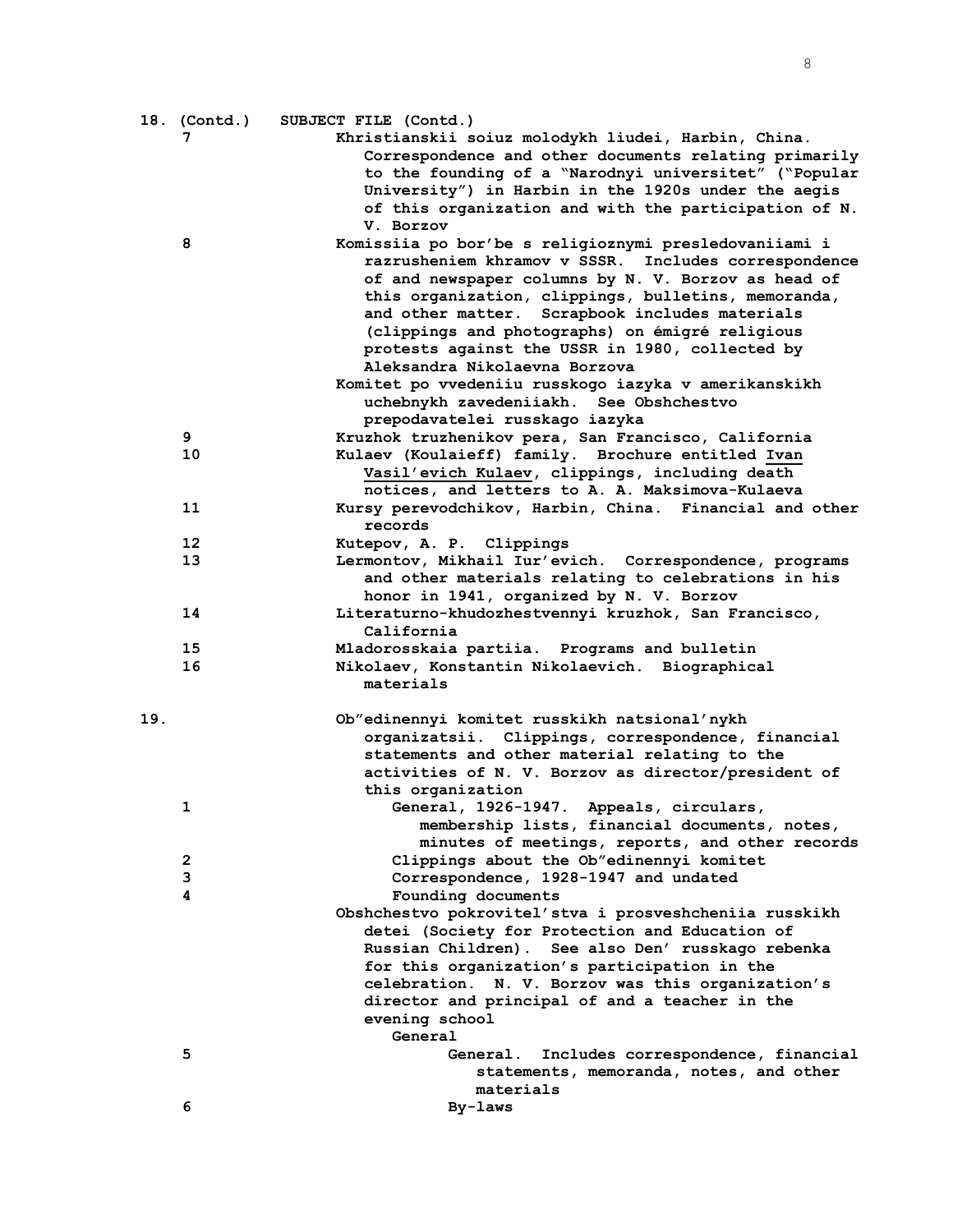|     |            | 19. (Contd.) SUBJECT FILE (Contd.)<br>Obshchestvo pokrovitel'stva i prosveshcheniia russkikh      |
|-----|------------|---------------------------------------------------------------------------------------------------|
|     |            | detei (Contd.)                                                                                    |
|     |            | Russkaia vecherniaia gimnaziia (Russian Evening<br>School)                                        |
|     | $7 - 8$    | <b>General.</b><br>Includes attendance rolls, notes,                                              |
|     |            | memoranda, programs of school events and                                                          |
|     |            | graduation ceremonies, teachers' reports,                                                         |
|     |            | schedules, and other school records                                                               |
|     | $20.1 - 3$ | General                                                                                           |
|     | 4          | Clippings                                                                                         |
|     |            | Correspondence                                                                                    |
|     | 5          | General                                                                                           |
|     | 6          | Letters from parents, 1943 and undated                                                            |
|     | 7          | Course materials. Assignments, lecture                                                            |
|     |            | notes for Borzov's courses on history,                                                            |
|     |            | geography and literature, and similar<br>matter                                                   |
|     | $21.1 - 2$ | Course materials                                                                                  |
|     | 3          | Diplomas                                                                                          |
|     | 4          | Financial records. Receipts and receipt                                                           |
|     |            | books                                                                                             |
|     | 5          | Library records                                                                                   |
|     | 6          | Report cards. See also General for grades                                                         |
|     |            | affixed to other documents                                                                        |
|     | $22.1 - 4$ | Students' works                                                                                   |
|     |            | Russkii detskii sad (Russian Day Nursery)                                                         |
|     | 5          | General. Includes materials and fragments                                                         |
|     |            | of writings for a history of the                                                                  |
|     |            | kindergarten over 20 years of its                                                                 |
|     |            | existence (1925-1945)                                                                             |
|     | 6          | Clippings, 1927-1947                                                                              |
|     | 7          | Correspondence, 1927-1945 and undated                                                             |
| 23. | 1          | Facilities record book                                                                            |
|     | 2          | Financial records, 1927-1946                                                                      |
|     | 3          | Programs of fundraising events                                                                    |
|     |            | Obshchestvo prepodavatelei russkago iazyka.<br>Includes                                           |
|     |            | papers of the Komitet po vvedeniiu russkogo iazyka v                                              |
|     |            | amerikanskikh uchebnykh zavedeniiakh. N. V. Borzov                                                |
|     |            | was this organization's founder and director                                                      |
|     | 4          | General.<br>Includes correspondence, memoranda,                                                   |
|     |            | minutes of meetings, notes                                                                        |
|     | 5          | Clippings                                                                                         |
|     | 6          | Untitled Russian language study guide compiled by                                                 |
|     |            | N. V. Borzov, n.d. Holograph                                                                      |
|     | 7          | Obshchestvo russkikh veteranov Velikoi voiny, San                                                 |
|     |            | Francisco, California                                                                             |
|     | 8<br>9     | Pasternak, Boris, Articles about                                                                  |
|     |            | Pedagogicheskii institut, Harbin, China.<br>Correspondence, memoranda, leaflets and other records |
|     |            |                                                                                                   |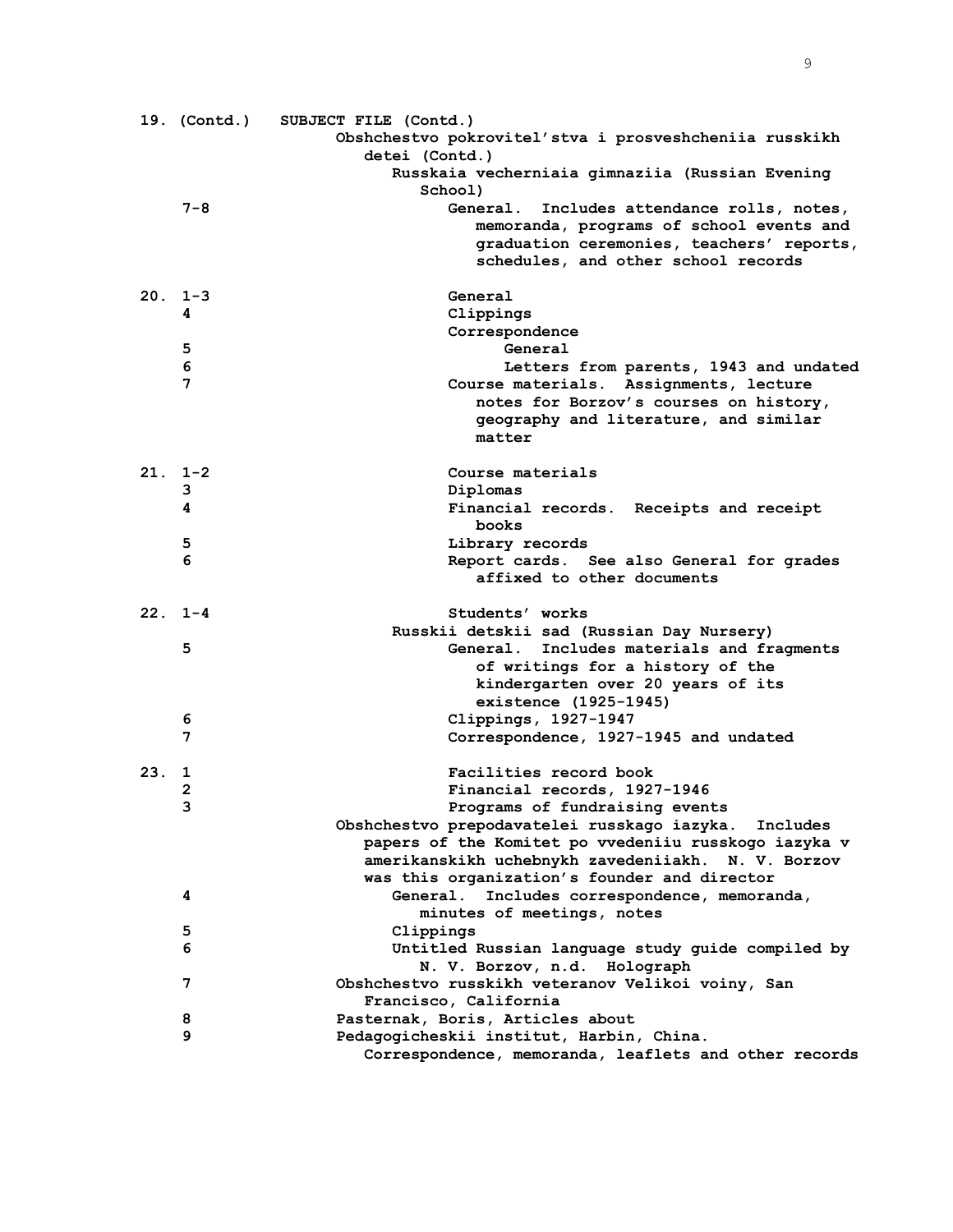|     | 23. (Contd.) | SUBJECT FILE (Contd.)                                   |
|-----|--------------|---------------------------------------------------------|
|     | $10 - 11$    | 1-oe [i.e., Pervoe] Kharbinskoe russkoe real'noe        |
|     |              | uchilishche. Clippings, correspondence, notes,          |
|     |              | programs and other materials relating primarily to N.   |
|     |              |                                                         |
|     |              | V. Borzov's term as principal of this school, 1929-     |
|     |              | 1931. See also BIOGRAPHICAL FILE/Addresses for          |
|     |              | addresses honoring Borzov for his activities in this    |
|     |              | capacity, and MEORABILIA for plaque and diagrams of     |
|     |              | the school                                              |
|     |              |                                                         |
| 24. |              | Pushkin, Aleksandr Sergeevich. Materials relating to    |
|     |              | celebrations in his honor, organized or with the        |
|     |              | participation of N. V. Borzov, in 1937 and 1949.<br>See |
|     |              | also CORRESPONDENCE/Pushkin Society in America          |
|     | $1 - 2$      | General. Announcements, memoranda, lists,               |
|     |              | reports, and similar matter                             |
|     | 3            | Clippings                                               |
|     |              |                                                         |
|     |              | Correspondence                                          |
|     | 4            | 1935-1938                                               |
|     | 5            | 1947-1949                                               |
|     | 6            | Financial records                                       |
|     | 7            | Miscellany. Periodical issues, programs, and            |
|     |              | other printed matter                                    |
|     |              |                                                         |
| 25. | ı            | Rakitin, Sergei S. Clippings                            |
|     | 2            | Refugees, Russian. Correspondence and bulletins,        |
|     |              | relating primarily to Russian displaced persons in      |
|     |              | Europe and the Far East, following the Second World     |
|     |              | War                                                     |
|     |              | Russian Children's Welfare Society, Inc. N. V. Borzov   |
|     |              | was a member of the California Branch of this           |
|     |              | organization. For this organization's involvement in    |
|     |              | the celebrations of Den' russkogo rebenka, see also     |
|     |              | Den' russkogo rebenka and OVERSIZE FILE/Russian         |
|     |              |                                                         |
|     |              | Children's Welfare Society                              |
|     |              | General                                                 |
|     | $3 - 4$      | Annual reports                                          |
|     | 5            | Appeals                                                 |
|     | 6            | Booklet - Obshchestvo pomoshchi russkim                 |
|     |              | dietiam za rubezhom, 1926-1951: Kratkii                 |
|     |              | istoricheskii ocherk dieiatel'nosti                     |
|     |              | obshchestva, New York, 1951                             |
|     | 7            | By-laws                                                 |
|     | 8            | Clippings                                               |
|     |              | Scrapbooks.<br><b>See OVERSIZE FILE</b>                 |
|     | 9            | Miscellany                                              |
|     |              | California branch.                                      |
|     | 10           | <b>General.</b><br>Includes notes, lists of names,      |
|     |              | etc.                                                    |
|     |              | Correspondence. Letters addressed primarily             |
|     |              | to N. V. Borzov and A. A. Maksimova-                    |
|     |              |                                                         |
|     |              | Kulaeva and E. A. Zhelten, president and                |
|     |              | secretary of the California branch,                     |
|     |              | respectively, relating to aid to Russian                |
|     |              | children, adoptions, etc. from a variety                |
|     |              | of correspondents                                       |
|     |              | General                                                 |
|     | 11           | General, 1936-1946                                      |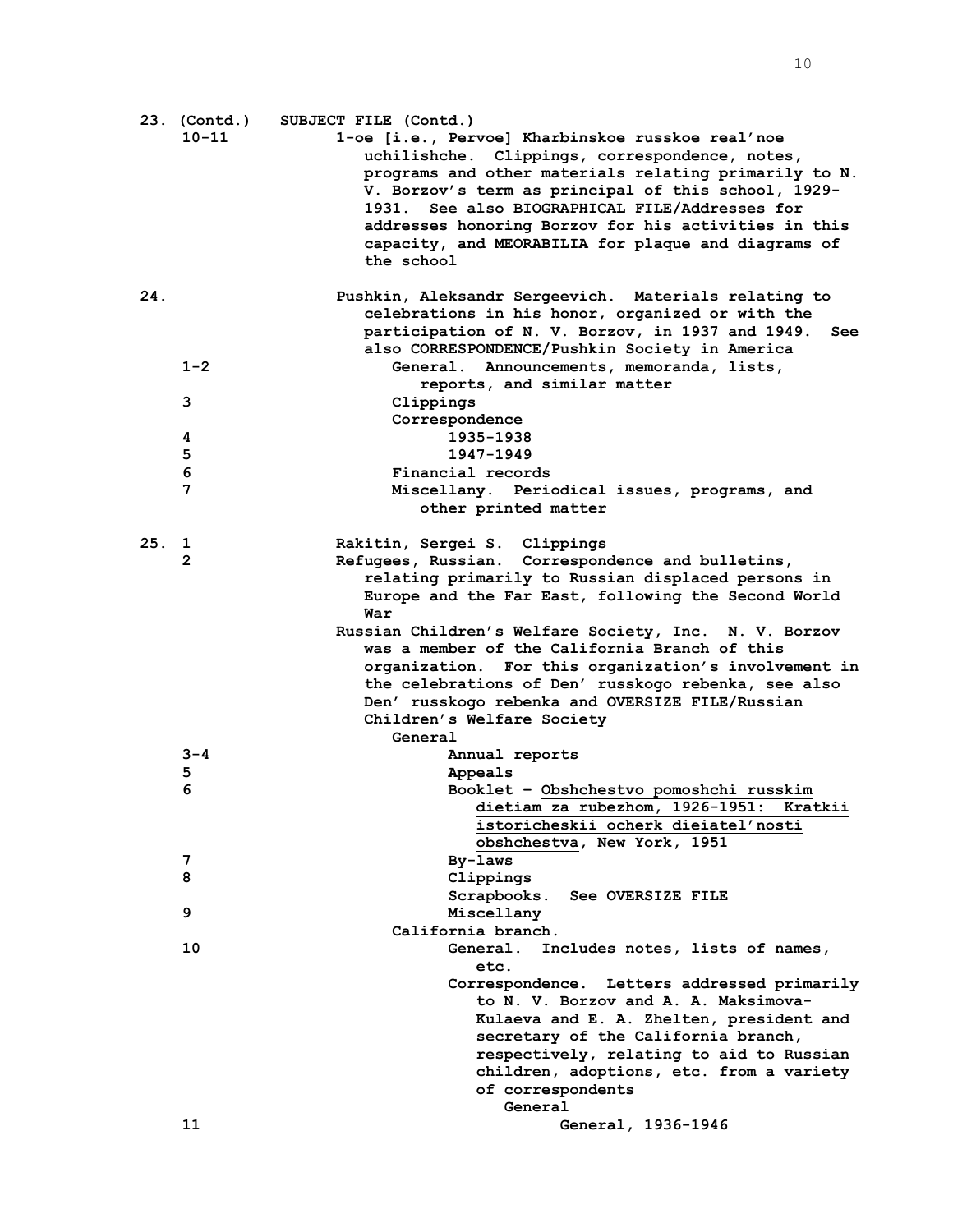| 26. |              | SUBJECT FILE (Contd.)                                             |
|-----|--------------|-------------------------------------------------------------------|
|     |              | Russian Children's Welfare Society, Inc. (Contd.)                 |
|     |              | California branch (Contd.)                                        |
|     |              | Correspondence (Contd.)                                           |
|     |              | General (Contd.)                                                  |
|     | 1            | Letters from displaced persons                                    |
|     |              | in Europe seeking aid for                                         |
|     |              | their children, 1947-1948                                         |
|     | $\mathbf{2}$ | Borzov, N. V., 1945-1950. See also                                |
|     |              | Den' russkogo rebenka/                                            |
|     |              | Correspondence/Alekseeva, Elizaveta                               |
|     |              | Vital'evna for letters from the                                   |
|     |              | latter as representative of the                                   |
|     |              | Russian Children's Welfare Society                                |
|     |              | relating to Den' russkogo rebenka                                 |
|     |              | celebrations                                                      |
|     | 3            | Maksimova-Kulaeva, Antonina                                       |
|     |              | Aleksandrovna, 1946-1947. See also                                |
|     |              | Kulaev (Koulaieff) family for other                               |
|     |              | letters to her                                                    |
|     | 4            | Zhelten (Jelten), Elena Andreevna,                                |
|     |              | 1946                                                              |
|     | 5            | Financial records, 1936-1946                                      |
|     |              | Russian Community School and Library in Berkeley,                 |
|     |              | California (Russkaia obshchestvennaia shkola i                    |
|     |              | biblioteka v Berklee). N. V. Borzov was the school                |
|     |              | principal and a teacher                                           |
|     |              | General                                                           |
|     | $6 - 8$      | General                                                           |
|     |              |                                                                   |
| 27. | $\mathbf{1}$ | School Christmas celebrations, 1932-1933                          |
|     | $\mathbf{2}$ | Correspondence (official). See also Students'                     |
|     |              | works for students' letters to Borzov<br>Financial records        |
|     | $3 - 4$      | General                                                           |
|     |              |                                                                   |
|     | 5<br>6       | Receipt books                                                     |
|     | 7            | Report cards<br>Students' works. Includes students' letters to N. |
|     |              | V. Borzov                                                         |
|     | 8            | Russian Women's Home of Mercy, San Francisco,                     |
|     |              | California. Clippings and invitations                             |
|     |              | Russians                                                          |
|     |              | China                                                             |
|     | 9            | General. Clippings                                                |
|     |              | See also SUBJECT FILE/Chinese<br>Harbin.                          |
|     |              | Eastern Railwav                                                   |
|     | 10           | General.<br>Clippings and papers                                  |
|     |              | relating to the functioning of the                                |
|     |              | Russian municipal authority and                                   |
|     |              | bulletins of the Biuro po delam                                   |
|     |              | rossiiskoi emigratsii v                                           |
|     |              | Man'chzhurskoi imperii                                            |
|     |              |                                                                   |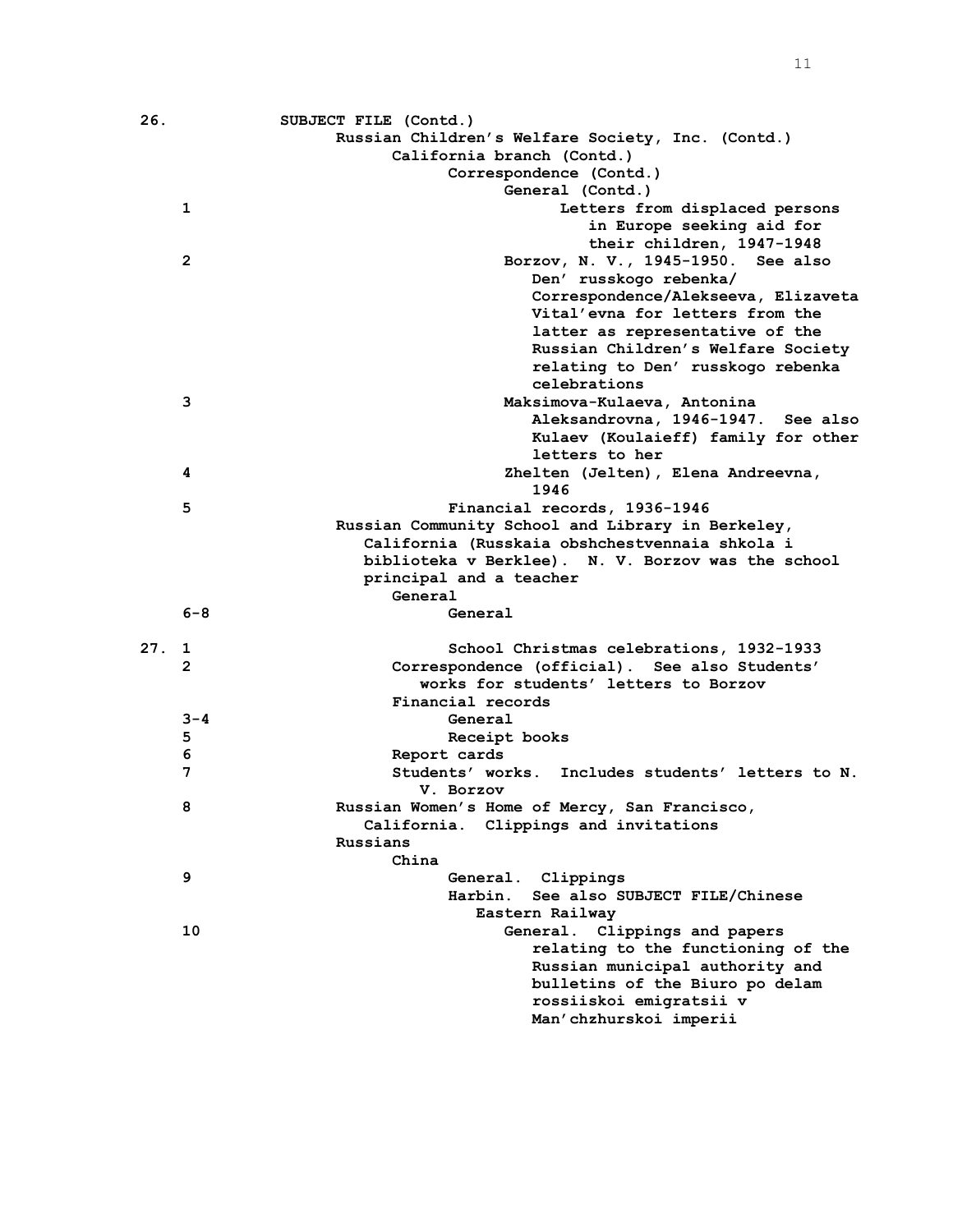| 28.  |                | SUBJECT FILE (Contd.)                                                                                      |
|------|----------------|------------------------------------------------------------------------------------------------------------|
|      |                | Russians (Contd.)                                                                                          |
|      |                | China (Contd.)                                                                                             |
|      |                | Harbin (Contd.)                                                                                            |
|      | 1              | General (Contd.)                                                                                           |
|      | $\overline{2}$ | Education. Correspondence, reports                                                                         |
|      |                | and other records of Russian                                                                               |
|      |                | educational institutions in Harbin.                                                                        |
|      |                | For papers of various educational                                                                          |
|      |                | institutions in Harbin that Borzov                                                                         |
|      |                | was affiliated with, see also                                                                              |
|      |                | Institut Iapono-russkogo                                                                                   |
|      |                | obshchestva, Khristianskii soiuz                                                                           |
|      |                | molodykh liudei, Pedagogicheskii                                                                           |
|      |                | institut and 1-oe [i.e., Pervoe]                                                                           |
|      |                | Kharbinskoe russkoe real'noe                                                                               |
|      |                | uchilishche                                                                                                |
|      | 3.             | Foreign countries. Clippings                                                                               |
|      | $4 - 6$        | United States. Clippings, brochures, leaflets,                                                             |
|      |                | periodical issues and photographs of an anti-                                                              |
|      |                | Communist demonstration. See also Russkaia                                                                 |
|      |                | Pravoslavnaia Tserkov'--United States                                                                      |
|      |                |                                                                                                            |
| 29.  | 1              | United States (Contd.)                                                                                     |
|      | 2              | Russkaia Pravoslavnaia Tserkov'--United States.                                                            |
|      |                | Bulletins, clippings and other matter relating to the<br>activities of the Church outside Russia. See also |
|      |                | Komissiia po bor'be s religioznymi presledovaniiami i                                                      |
|      |                | razrusheniem khramov v SSSR and Holy Trinity                                                               |
|      |                | Cathedral for additional material on the Church in                                                         |
|      |                | the Soviet Union and in San Francisco, as well as                                                          |
|      |                | PRINTED MATTER/Journals, for individual church and                                                         |
|      |                | religious bulletins                                                                                        |
|      | з              | Russkii klub, San Francisco, California                                                                    |
|      | 4              | Russkii muzhskoi khor, San Francisco, California.                                                          |
|      |                | Clippings and photographs                                                                                  |
|      |                | Russkii tsentr (Russian Center), San Francisco,                                                            |
|      |                | California                                                                                                 |
|      | 5              | General. Correspondence, financial records,                                                                |
|      |                | invitations                                                                                                |
|      | 6              | Clippings                                                                                                  |
|      |                | Russkii universitetskii klub. San Francisco, California                                                    |
|      | 7              | General                                                                                                    |
|      | 8              | Correspondence                                                                                             |
|      | 9              | Founding documents                                                                                         |
|      | 10             | Membership records                                                                                         |
|      | 11             | Miscellany. Papers relating to special events:                                                             |
|      |                | lectures, concerts, etc.                                                                                   |
| 30.1 |                | Russko-amerikanskii soiuz zashchity i pomoshchi russkim                                                    |
|      |                | vne Rossii, New York, New York. Clippings and                                                              |
|      |                | leaflets                                                                                                   |
|      | $\mathbf{2}$   | Russko-amerikanskoe obshchestvo, San Francisco,                                                            |
|      |                | California. Clippings, leaflets and notes                                                                  |
|      |                |                                                                                                            |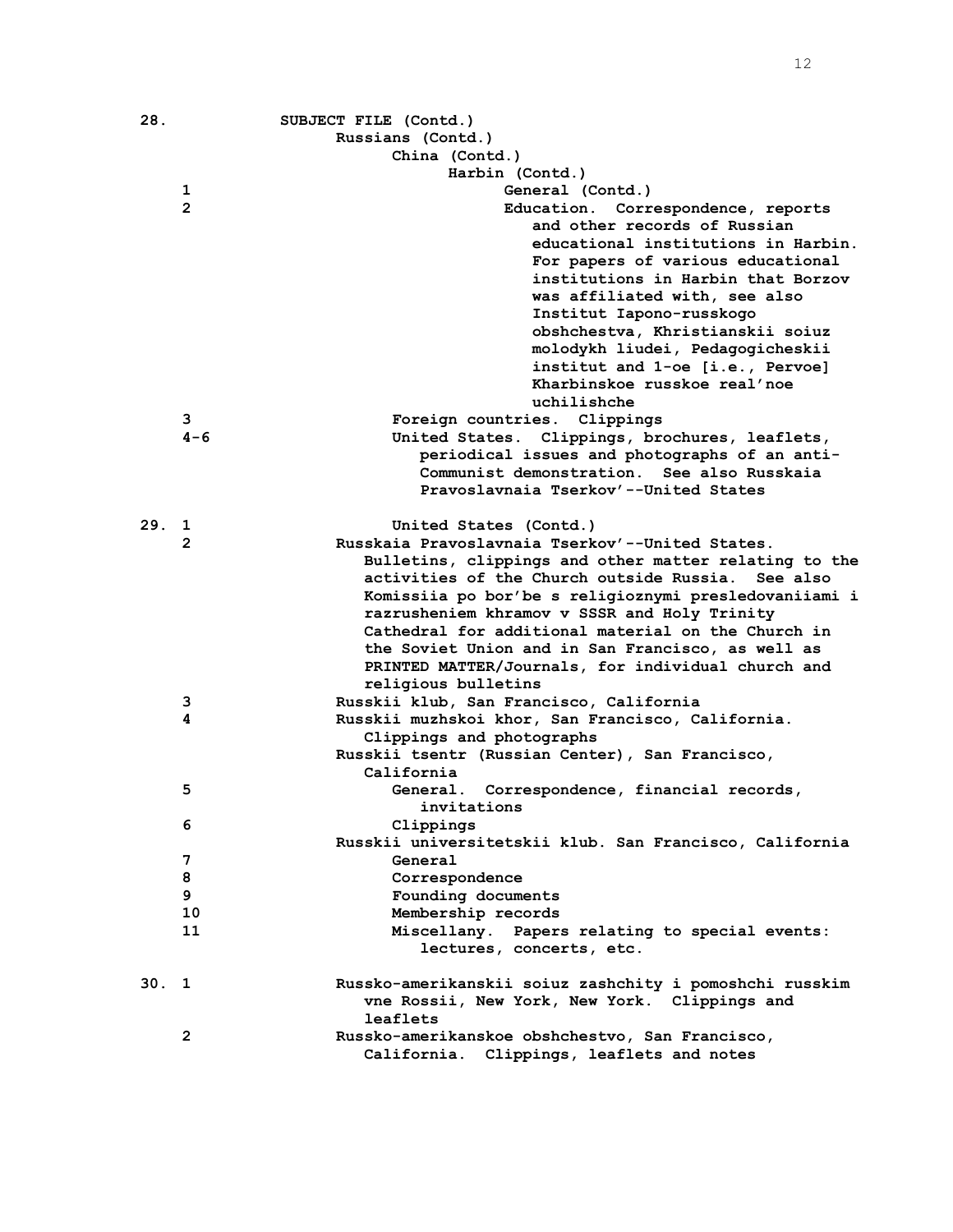|     | 30. (Contd.) | SUBJECT FILE (Contd.)                                         |
|-----|--------------|---------------------------------------------------------------|
|     |              | St. John the Baptist Church, Berkeley, California             |
|     |              | (Tserkov' sv. Ioanna Krestitelia). Primarily                  |
|     |              | consists of the papers of V. N. Borzov, who served on         |
|     |              | the parish council                                            |
|     | з            | <b>Bulletins</b>                                              |
|     | 4            | Correspondence                                                |
|     | 5            | Financial records                                             |
|     | 6            | Lists of parishioners and other Russians living               |
|     |              | nearby                                                        |
|     | 7            | Minutes of meetings of the parish council.                    |
|     |              | Includes activity report, 1939-1940                           |
|     | 8            | Miscellany. Includes schedules of church services             |
|     |              | and religious printed matter                                  |
|     |              | Soviet Union--History                                         |
|     | $9 - 10$     | 1925-1953. Clippings and typed transcripts of                 |
|     |              | intercepted radio messages from Khabarovsk,                   |
|     |              | 1940                                                          |
|     | 11           | 1953-1985. Clippings                                          |
|     | 12           | Tolstoy, Leo. Clippings, correspondence, financial            |
|     |              | records, notes and other materials relating to a              |
|     |              | celebration in his honor, 1935                                |
|     | 13           | Tolstoy Foundation, New York                                  |
|     |              |                                                               |
| 31. |              | World War, 1914-1918--Russia--Veterans                        |
|     | 1            | General. Correspondence, financial records,                   |
|     |              | reports and other documentation concerning N.                 |
|     |              | V. Borzov's involvement in charitable                         |
|     |              |                                                               |
|     |              | activities to aid Russian military invalids                   |
|     |              | abroad                                                        |
|     | $\mathbf{2}$ | Clippings                                                     |
|     | $3 - 5$      | Miscellany                                                    |
|     |              | PRINTED MATTER, 1902-1969. Includes rare pre-Revolutionary    |
|     |              | Russian periodicals, such as issues of Libavskiia             |
|     |              | birzhevyia izviestiia (Libava, 1910), Taganrogskii viestnik   |
|     |              | (Taganrog, 1902), and Viestnik uchashchikhsia (Vladivostok,   |
|     |              | 1917), as well as periodicals issued outside Russia, such     |
|     |              | as Novaia zhizn' (Harbin, 1917) and V dobryi chas (Italy,     |
|     |              | 1950-1954). Also well represented are émigré religious        |
|     |              | periodicals                                                   |
|     | 6            | <b>Books</b>                                                  |
|     |              |                                                               |
| 32. | $1 - 5$      | Journals                                                      |
|     |              |                                                               |
|     | $33.1 - 2$   | Newspapers                                                    |
|     | $3 - 5$      | Programs                                                      |
|     |              |                                                               |
| 34. |              | OVERSIZE FILE, 1921-1973. Ledgers, scrapbooks and miscellany  |
|     | $1 - 4$      | Russian Children's Welfare Society. Scrapbooks                |
|     |              | Russkoe natsional'noe studencheskoe obshchestvo               |
|     | 5            | Ledgers                                                       |
|     | 6            | Membership records                                            |
|     | 7            | Scrapbook                                                     |
|     | 8            | Miscellany                                                    |
|     |              |                                                               |
| 35. | $1 - 2$      | MEMORABILIA, n.d. Plaque and diagrams of the 1-oe Kharbinskoe |
|     |              | russkoe real'noe uchilishche                                  |